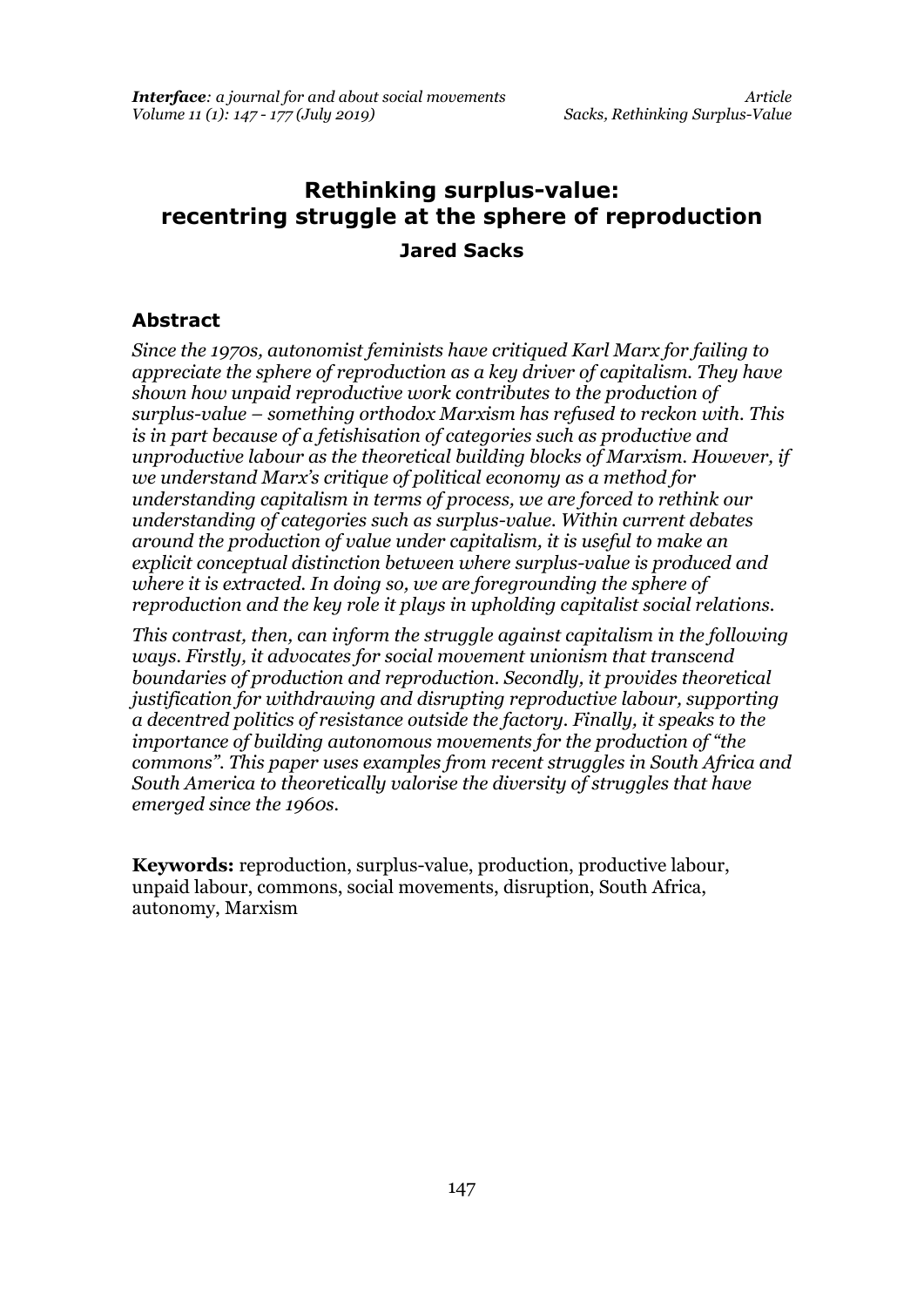The labor of a woman, who cooks for her husband, who is making tires in the Firestone plant in Southgate, California, is essentially as much a part of the production of automobile tires as the cooks and waitresses in the cafés where Firestone workers eat. And all the wives of all the Firestone workers, by the necessary social labor they perform in the home, have a part in the production of Firestone Tires, and their labor is as inseparably knit into those tires as is the labor of their husbands.

– Mary Inman, The Role of the Housewife in Social Production (1940)

Whatever the shape and direction of black liberation struggle...domestic space has been a crucial site for organising, for forming political solidarity. Homeplace has been a site of resistance.

– bell hooks, Yearning: Race, Gender and Cultural Politics (1990)

## **Argument**

In *Yearning* (1990), feminist author bell hooks takes on the common belief that gender equality must be fought for primarily in the workplace. Her essay, "Homeplace (a site of resistance)", can be seen as part of a history of feminist de-centring of the factory and re-centring of the sphere of reproduction as part of her call to resist 'Imperialist White Supremacist Capitalist Patriarchy'. While hooks stays clear of Marxist analysis and draws no genealogical linkages with with autonomist feminist critiques of orthodox Marxism, her theoretical convergence with feminists like Mariarosa Dalla Costa and Silvia Federici helps us spatially reorient the way we theorise the struggle against capitalism.

In this article, I will seek to bring Marx's theory of value into conversation with non-Marxist thought, such as that of hooks. Understanding capitalist value through a feminist lens not only broadens the scope of the Marxist tradition; it also forces a critique of political economy that is better engaged with the lived experience and living ideologies<sup>1</sup> that emerge out of reproductive struggles.

Using this autonomist feminist critique, I argue that within the debates around the production of value under capitalism, it is useful to make an explicit conceptual distinction between where surplus-value is *produced* and where it is *extracted* and that Marx only made provision for the latter. This will make visible the relationships of exploitation that transcend various spheres of society. In doing so, I will be employing a long line of "open Marxist" and "autonomist feminist" theories with the goal of rethinking Marx's critique of political economy so that it relates better in practice to existing struggles against

<sup>&</sup>lt;sup>1</sup> The term "living ideologies" seeks to rework S'bu Zikode's "living politics" that "comes from the people and stays with the people" (Abahlali baseMjondolo, 2009) into an expression of ideas, beliefs, and concepts emanating from non-institutional spaces of struggle. This is an important reorientation of the way we understand the source of theory. As Robin Kelley's puts it, "Revolutionary dreams erupt out of political engagement; collective social movements are incubators of new knowledge" (2002, p. 8).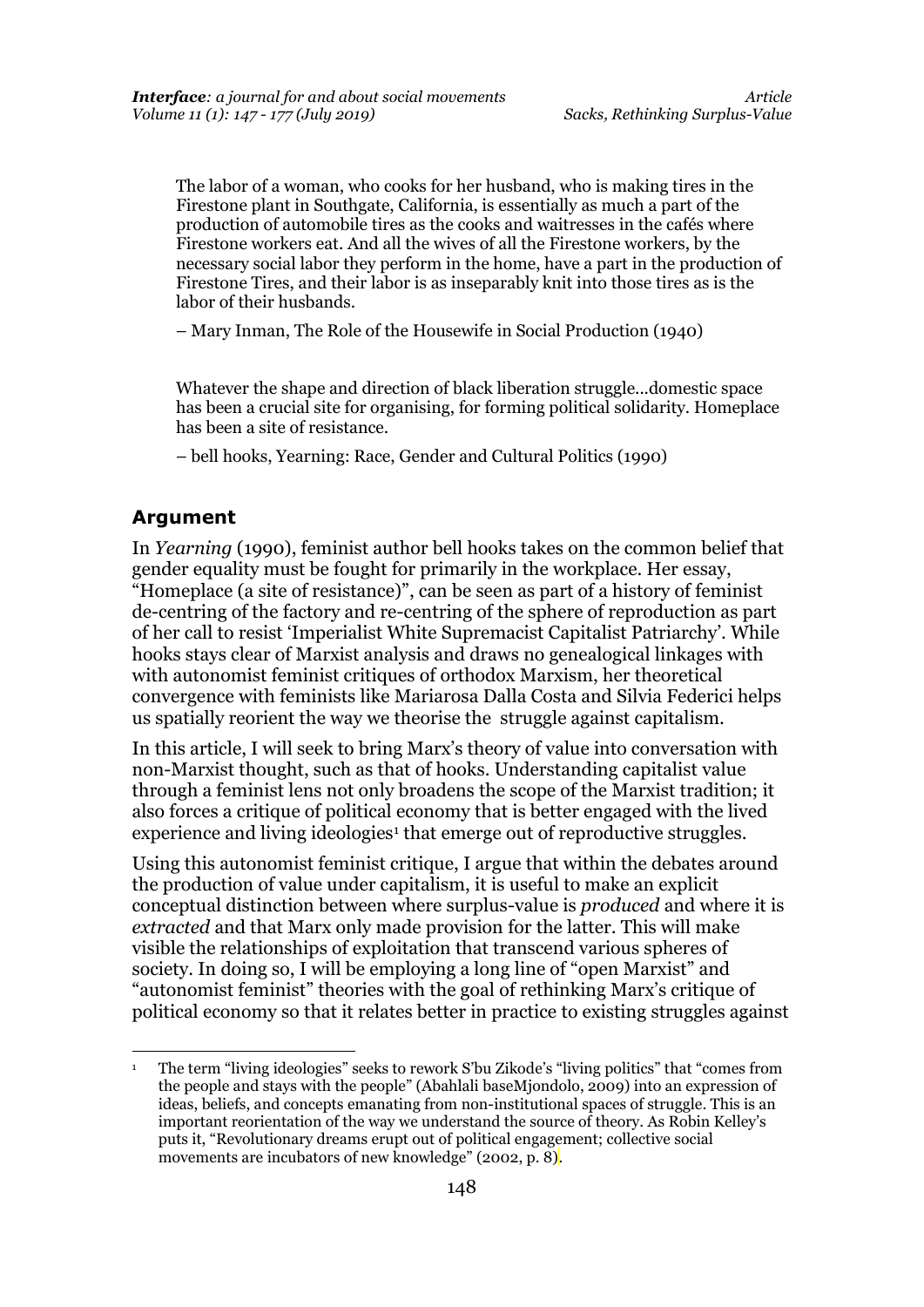capitalism. In this way, theoretical abstraction is not an end in itself, but rather a process within organic thought that is meant to engage with, rather than replace, living ideologies.

In this article I first explore Karl Marx's distinction between the "productive" and "unproductive" worker through his understanding of the reproduction of labour and his theory of surplus-value.

Second, I analyse how the scientific materialism of traditional Marxists has used these conceptual categories to privilege the "productive" male factory worker as the revolutionary subject of the working class, thereby creating a false hierarchy in relation to other workers. I will focus specifically on the orthodox approach with its origins in Friedrich Engels' reading of Marx's work, but also show how this way of thinking has often been embraced by other strands of Marxism.<sup>2</sup>

Next, I distinguish Marx's own approach from his interpretation by orthodox Marxists. Although Marx has to a certain extent been misinterpreted by many who followed him – particularly regarding the scientific nature of his theories – he remained committed to certain narrow and rigid categories which contributed to the reification of his theories.

Fourth, I argue that autonomist feminism's decentring of the factory and its recentring around the sphere of reproduction, particularly what is traditionally viewed as women's work, provides an important corrective to this reductionist approach. Orthodox Marxism, and even the work of Marx himself, has not sufficiently valued such work in their theorisation of capitalism. In reformulating Marx's theory of value through a reproductive lens, I propose an alternative definition of surplus-value with respect to productive/unproductive labour. Redefining surplus-value by making a distinction between where it is produced versus where it is extracted will lead to a rethinking of Adam Smith's framework<sup>3</sup> of productive/unproductive labour whereby a further distinction will be made between "directly" productive labour and "indirectly" productive labour. The purpose of doing this is not to contribute to some sort of new Marxist political economy – indeed Marx himself was against such an endeavour<sup>4</sup> – but rather to modify Marx's labour theory of value so that it can engage more thoughtfully with the countless struggles permeating the social landscape.

In the final section, I show that this contrast can inform the struggle against capitalism in the following ways. (A) It champions struggles such as the

<sup>&</sup>lt;sup>2</sup> In some other versions of Marxism, the primacy of the factory worker has been replaced with that of the productive worker – a broader category which nevertheless maintains the same hierarchy in relation to the sphere of reproduction. While my analysis will focus on the former for the sake of simplicity, the critique remains applicable to this broader category.

<sup>3</sup> While maintaining the overall productive/unproductive distinction, it should be noted that Marx extensively critiques certain elements of Adam Smith's definition of productive labour in *Theories of Surplus-Valu*e (1969, pp.144–256).

<sup>4</sup> Marx was pretty clear that his method was a *critique* of political economy rather than an attempt to create a new one. See for instance Smith (1997).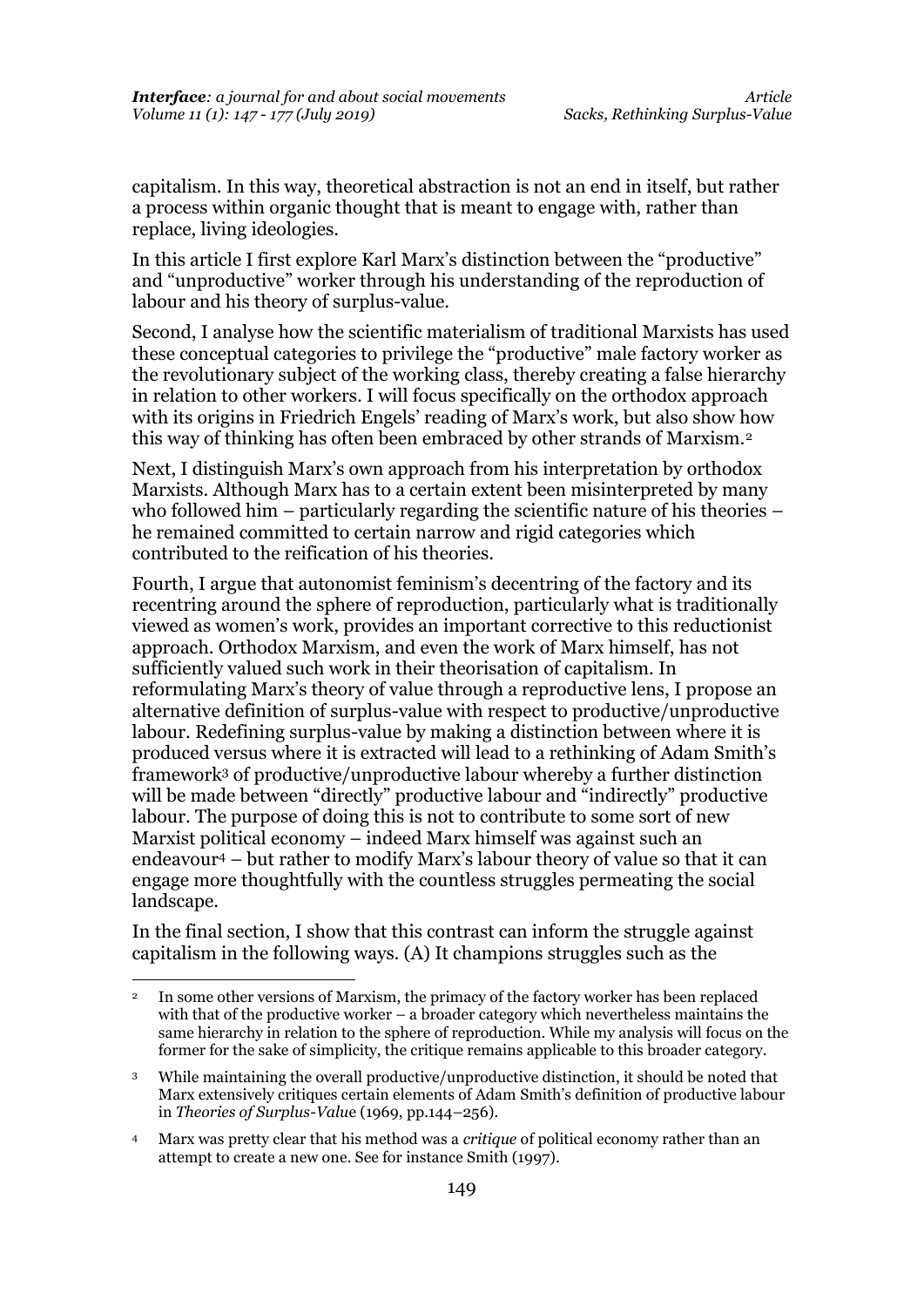Marikana miners and farmworkers' strikes that transcend the boundaries of production and reproduction, building towards social movement unionism. (B) It provides theoretical justification for road blockades that withdraw and disrupt reproductive labour – a militant decentred politics that seeks concessions from capital and the state. (C) It speaks to the relevance of building autonomous movements, such as the Zapatistas, for the production of "the commons". In sum, redefining Marx's theory of value in a way that is more dynamic and open helps us engage with non-Marxist analyses as well as with the living ideologies of actually existing struggles. It also forces us to see concepts such as surplus-value as embodied social relations that are not quantifiable or compatible with the futile ambition that is Marxist economics.

#### **Marx and the value of work**

Marx's understanding of capitalist accumulation was based on his theory of surplus-value, distinguishing it from David Ricardo's theory of value, a key problem with classical political economy (Marx 1887, p.57). According to Marx, all value accrues from a worker's labour-power. Under capitalism, labour-power is purchased by a capitalist at its value of reproduction – i.e. the subsistence cost at which it would be able to reproduce. Here, the distinction between labourpower and labour-time is essential. Once the worker has completed the labourtime which corresponds to the value of his<sup>5</sup> labour-power, he continues to work and produce for the capitalist. The "exchange" value of what is produced beyond that point is its surplus-value. As Marx puts it, "surplus-value results only from a quantitative excess of labour, from a lengthening-out of one and the same labour-process" (1887, p.137) and further that the worker "creates surplus-value which *for the capitalists*, has all the charms of a creation out of nothing" (1887, p.152). I emphasise the subjective nature of this statement because, from the worker's perspective, surplus-value certainly is not produced out of thin air.

Surplus-value is the capitalist's raison d'être; their "one single life impulse" (Marx 1887, p.163). Capital seeks only to maximise surplus-value and it does so through a range of strategies including expanding the work-day, reducing wages and increasing productivity. This capitalist production, thus, not only produces the worker, commodities and surplus-value, but (re)produces the capitalist relation itself, thereby separating the worker from what they produce (Marx 1887, p.407).

<sup>5</sup> I use the male gender tongue-in-cheek because theorising the industrial worker as male has a long history in Marxism. This has played an important part in concealing women's central role in the rise of the factory and their eventual relegation to the home through the manufacture of the nuclear family - although both Marx (1887) and Engels (1970b) do write in a limited way about this process. Hereafter, unless making an explicit political point about a person's gender, I use the pronouns "their", "they" and "them" to refer also to a singular individual without assuming that person's gender. "Him/Her" is insufficient because many people do not fall within such gender binaries.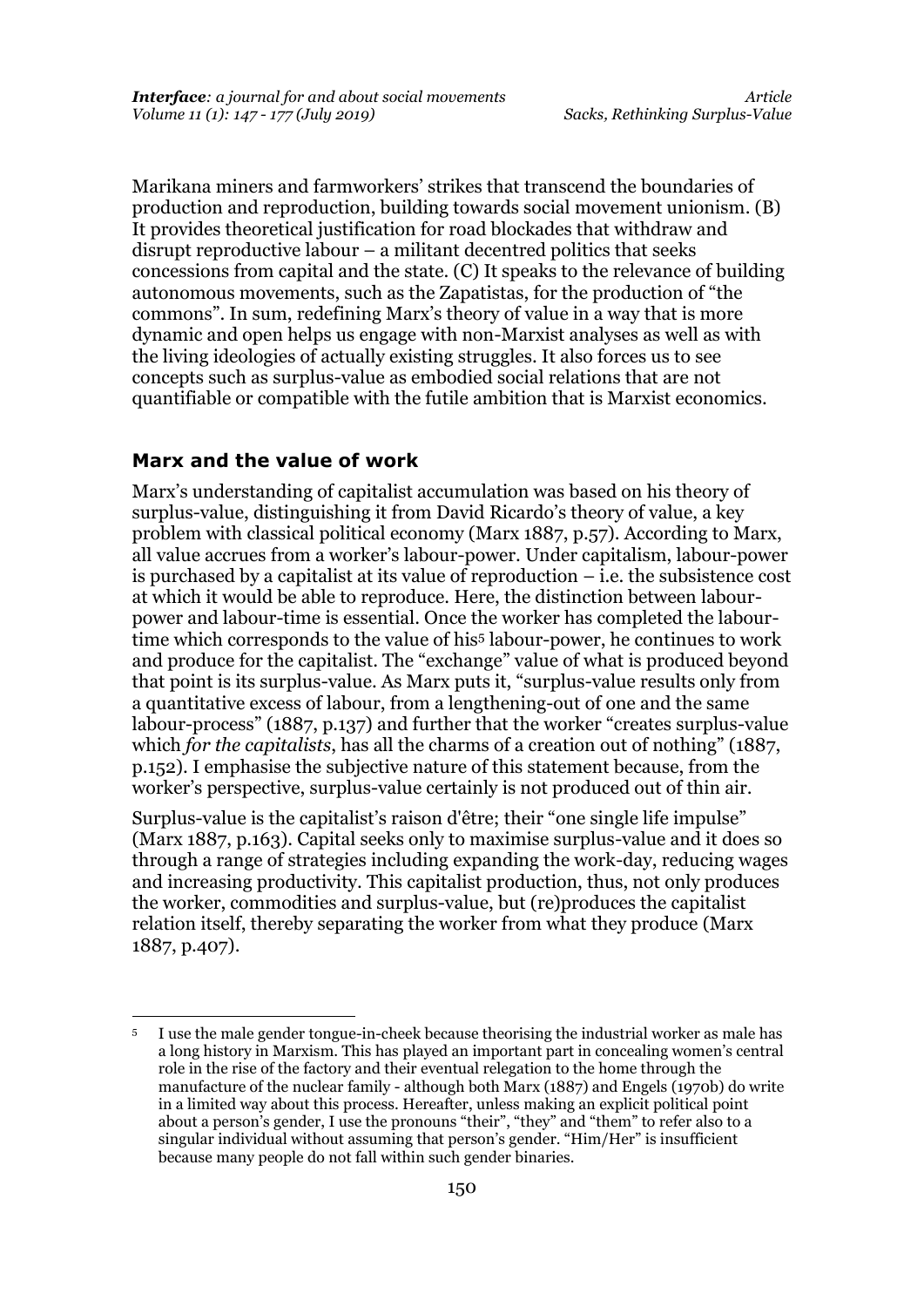This is where the difference between "productive" and "unproductive" labour comes in. The content of labour and its use-value is not important here. Rather, labour-power is productive only where it produces capital through the extraction of surplus-value (i.e where it results in the production of commodities for sale) (Marx 2008, pp.388–392). In *Theories of Surplus Labour*, Marx goes into more detail about this relationship: "Productive labour, in its meaning for capitalist production...reproduces not only this part of the capital (or the value of its own labour-power), but in addition produces surplusvalue for the capitalist...Only that wage-labour is productive which produces capital" (1969, p.144).

On the other hand, labour is considered unproductive where it does not work for a capitalist to produce surplus-value. This can include a range of paid work: that of a mercenary, a government worker, or teacher, is unproductive so long as the labour does not produce directly for capital. Put another way, "it is labour which is not exchanged with capital, but directly with revenue, that is, with wages or profit" (Marx 1969, p.147). Following Marx's discussion of reproduction of capital,<sup>6</sup> this kind of labour is that which is purchased via capitalist profit in the form of consumption or that which an entity such as a government institution is funding through taxes on this profit.

In the same way, the sphere of reproduction  $-$  i.e. the unpaid labour of housework or the paid labour of working-class consumption – counts as unproductive labour as well. David Harvie,<sup>7</sup> whose work questions Marx's definition of productive/unproductive labour, identifies in Marx three types of unproductive labour: (a) labour whose product reproduces labour-power itself, (b) the supervision of others' labour (e.g. a factory manager), and (c) labour which is involved in the circulation and consumption of commodities (2005, pp.135–136). Because unproductive labour is such a broad category, for Marx it is therefore key to the circulation of capital and to the reproduction of capitalism as a whole.

However, before addressing how feminists have rethought the question of value in Marx, it is important to contrast it with the dominant interpretation of Marx throughout the first half of the 20<sup>th</sup> Century.

## **Orthodox Marxism**

There is much contention regarding the methodology Marx employed in his work. Many traditional interpretations of Marx have embraced a highly structured and rigid understanding of categories such as surplus-value, production, reproduction and various "laws" of capitalist society. The origin of the various strands that emerged as orthodox Marxism (such as the work of

<sup>&</sup>lt;sup>6</sup> There are two ways in which Marx uses the term reproduction: the reproduction of labourpower (Volume I) and the reproduction of capital (Volume II). This paper focuses on the former, and reference to the 'sphere of reproduction' is that which reproduces the worker.

<sup>7</sup> David Harvie the political economist, not David Harvey the geographer.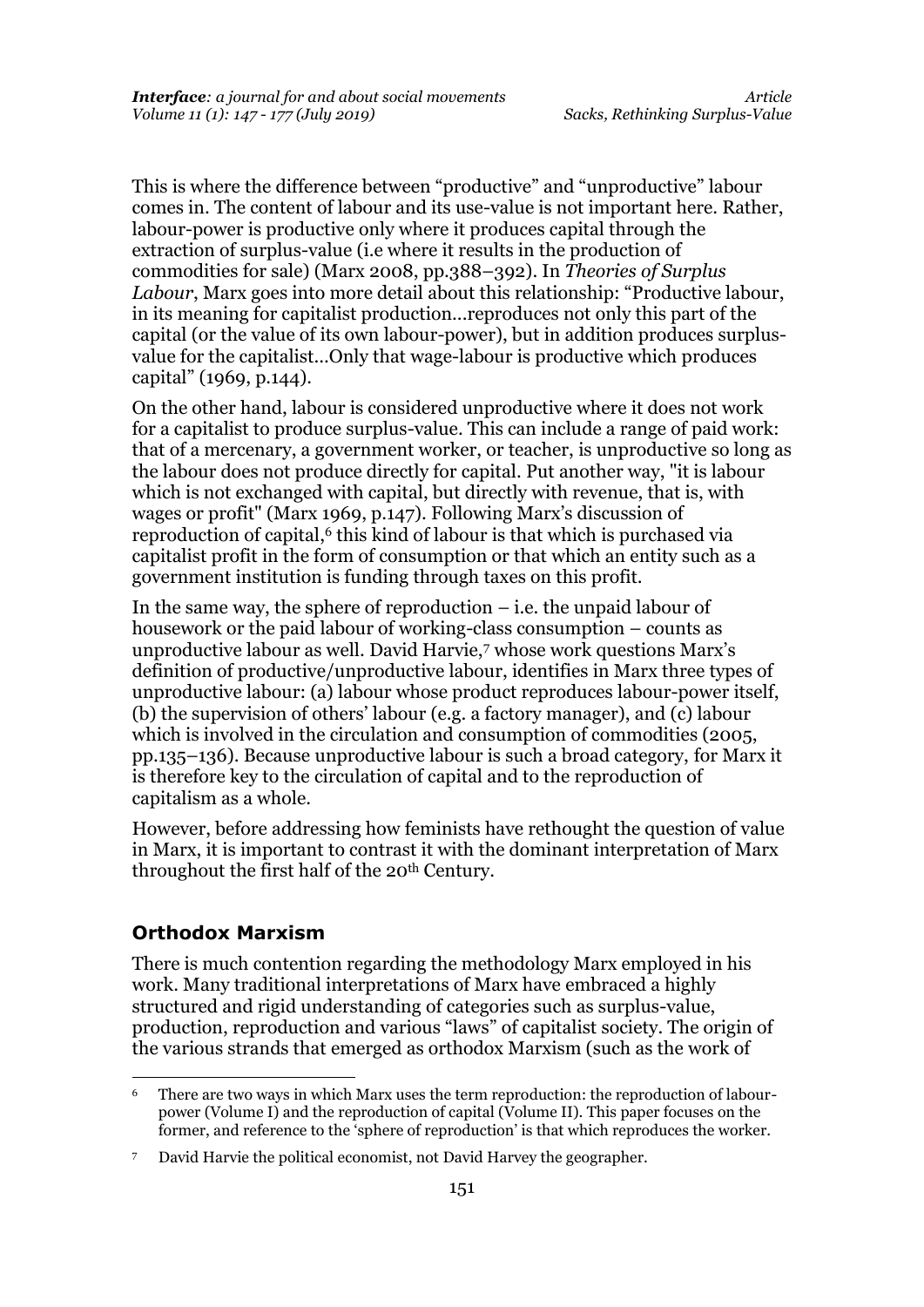Daniel de Leon, George Plekhanov and Karl Kautsky) is generally attributed to the scientific materialism of Friedrich Engels who, in his *Socialism: Utopian and Scientific*, linked the natural sciences with Marx's theory of capital:

These two great discoveries, the materialistic conception of history and the revelation of the secret of capitalistic production through surplus-value, we owe to Marx. With these discoveries, Socialism became a science. The next thing was to work out all its details and relations (1970a, p.34)

Furthermore, "Engels tended to focus almost solely and one-sidedly on economic and technological change as factors in societal development" (Brown 2014, p.4). According to Brown, this included capitalism's repression of women, which Engels understood as being driven deterministically by the privatisation of property. Engels therefore implied that patriarchy would not exist in a communistic society sans private property (Engels 1970b).

This approach has not been limited to orthodox Marxism. From this scientific perspective, many other Marxists have focused on the technical aspect of Marx's definition of surplus-value. The work of the Marxist theorist Ernest Mandel is a good example of how value has been used to drive the sole focus on the productive worker as a revolutionary subject. Quoted sympathetically by Ian Gough in *New Left Review*, Mandel claimed that Marx and Engels "'assigned the proletariat the key role in the coming of socialism not so much because of the misery it suffers as because of *the place it occupies in the production process*'...Here employment in the process of production, hence involvement in the creation of surplus-value, makes this group of workers potentially revolutionary" (Gough 1976, pp.171–172).<sup>8</sup> The converse is implied: any group of workers that does not produce surplus-value directly for the capitalist, no matter how low their wage, their alienation from the means of production, and the extent by which their labour contributes to the reproduction of capitalism, should not be considered revolutionary. At very least, such Marxists argued, the unproductive worker should be led by the revolutionary vanguard class of productive labour.

While Lenin, too, renounced certain orthodox positions he still centred the productive worker as the revolution's vanguard. John Holloway explains it thus: "the concept of scientific socialism has left an imprint that stretches far beyond those who identify with Engels, Kautsky or Lenin" (2002, p.132). This methodological approach had serious consequences for how Marxism has understood, not only capitalism, but the revolutionary position of the worker.

Gough's emphasis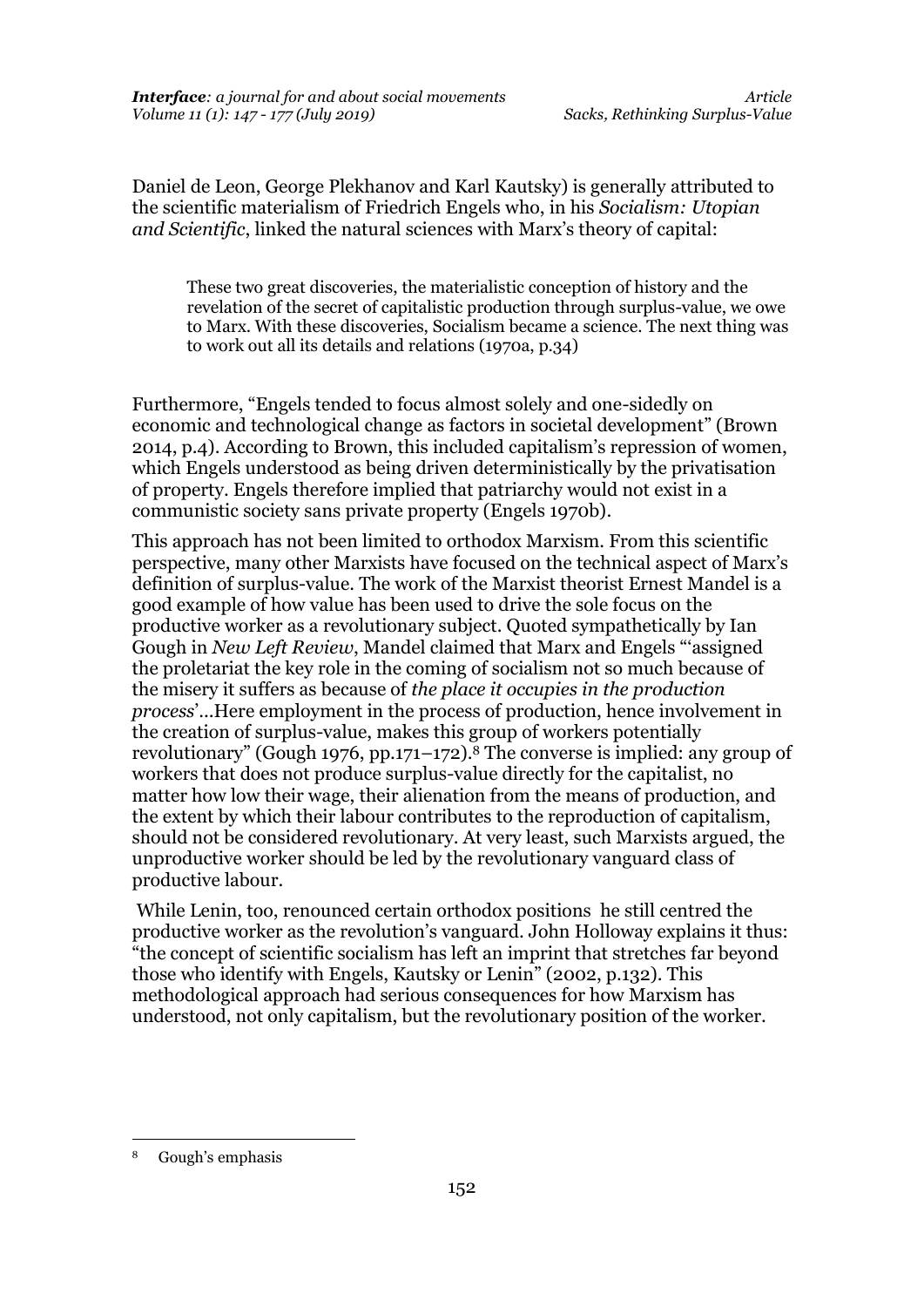#### **Questioning the revolutionary subject**

Marx's understanding of the production of surplus-value has long informed the way Leftist intellectuals, particularly orthodox Marxists, have struggled against capitalism. While this economistic reading has not been the only reason for this prioritisation of the "productive worker", it has certainly been an important one. Since, as some Marxists have understood it, only labour directly hired by a capitalist produces surplus-value, it was only within this sphere that capitalists exploit the worker through extracting a portion of their labour value as profit (Marx 1887; Marx 1969).

In contending that only this sphere produces value for capitalists, such theories framed the "productive" factory worker as the revolutionary subject of the working class, therefore orienting a hierarchy of struggle around him. As I have already pointed out, theorising the revolutionary industrial worker as male has a long history. Much traditional Marxist theory has gendered the factory worker as male even while many of the first factories including workplace organising were dominated by women and children<sup>9</sup>. Beyond the factory, those whose only knowledge of the Paris Commune came from Marx (1871) , increasingly understood the revolution in terms of male factory workers. What had to be rediscovered, as Manuel Castells and Kristin Ross have shown, was how the insurrection was organised around the territorial neighbourhood because the Communards' link to the factory was precarious and because mobilisations were primarily driven by women (Castells 1983; Ross 2008). Not only did this mean that many Marxists and communists tended to privilege the factory and the trade union in organising resistance, but, occasionally, struggles autonomous from the factory were on this basis isolated and even destroyed (Federici & Caffentzis 2007).<sup>10</sup>

However, it was incorrect for them to imply that non-workplace struggles were ineffective. In fact, although unacknowledged by many orthodox Marxists, the majority of 20th century revolutionary struggles were first and foremost peasant struggles – a group many had relegated to the back-burner of theory, even sometimes considering them counter-revolutionary. As Federici explains: "starting with the Mexican and the Chinese Revolution, the most antisystemic [and anti-capitalist] struggles of the last century have not been fought only or primarily by waged industrial workers, Marx's projected revolutionary subjects, but have been fought by rural, indigenous, anticolonial, antiapartheid, feminist movements" (Federici, 2012, 92).

<sup>9</sup> See for instance the struggle staged by the Lowell Mill Girls (Robinson 1898).

<sup>&</sup>lt;sup>10</sup> An additional point of clarification may be necessary here. Even though orthodox Marxists tended to centre the male factory worker in his discussion of productive labour, Marx's categorisation still holds for all non-factory workers who are productive. That said, while Marx's abstract categories can theoretically be extended beyond the factory as well as to women who are doing productive labour in the workplace, over the years most Marxists and even Marx himself have empirically and theoretically centred their analysis on the male factory worker.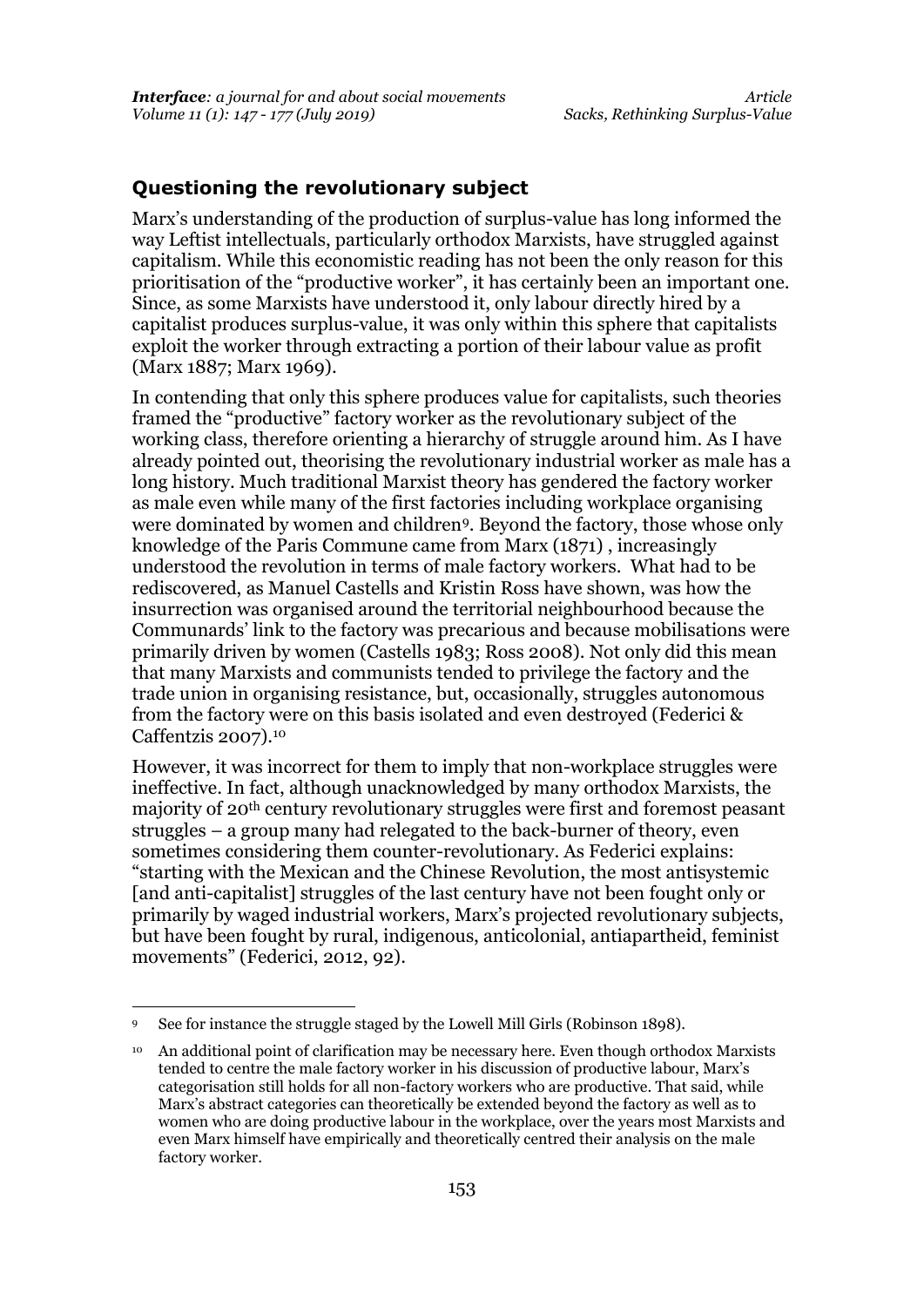Thus, while most orthodox Marxists posited the factory worker as the revolutionary subject, when anti-capitalist revolutions actually took place, including in places like China and Cuba, the centre was overwhelmingly outside the factory and primarily based among the peasantry and urban underclass. Yet, how does Marx's work actually stack up against orthodox interpretations of it?

#### **Marx in relation to orthodox Marxism**

Even though Marx first situated the industrial worker as the revolutionary subject, he was more ambiguous as to whether his theories are indeed "scientific". On the one hand, his numerous chapters on various "laws" of capitalism lend credence to Engels' claims; on the other hand, Marx also asserted that his methodology was primarily process oriented. He was therefore against the idea of a scientific method as such. Marx explained this to Lassalle in 1858:

"The work I am presently concerned with is a Critique of Economic Categories or, if you like, a critical exposé of the system of the bourgeois economy. It is at once an exposé and, by the same token, a critique of the system." (Marx & Engels 2010, p.270).

In an important journal article on this topic, Cyril Smith goes further into detail on this point and against interpreting Marx's *Capital* using the scientific method that Engels had prescribed: "Marx's critique of political economy was not a proposal for a new, 'socialist economics' – for Marx, socialism implied the withering away of economics."  $(1997, p.124)$ .<sup>11</sup> Selma James makes a similar point in her critique of Mandel: "Marx negated political economy in theory and the working class negates it in practice" (2012, p.52).

Holloway, similarly, points out that much of Marx's later work (including Volumes II and III of *Capital)* were edited by Engels with, he claims, the purpose of promoting a certain scientific interpretation of Marx. In Engels' supplement to the "Law of Value and Rate of Profit", for instance, he "presents value not as a form of social relations specific to capitalist society but as an economic law" (2002, p.133). Engels' interpretation by orthodox Marxists finds resonance even today. Contemporary Marxist economists, such as Mohun, assert that the distinction between productive and unproductive labour is one of Marx's "fundamental building blocks" (1996, p.31), misunderstanding Marx's methodological critique of political economy.

<sup>&</sup>lt;sup>11</sup> "I believe that the reason for these controversies is not so much the different ways in which Engels' own work has been interpreted, but that the Marxist tradition has fundamentally misunderstood what Marx was trying to do in his life-long critique of political economy. I shall argue that, even after all these years, Marx's fundamental insights have not really been grasped, and that, despite all his devotion to Marx's chief work, this misunderstanding actually begins with Engels himself" (Smith 1997, p.123).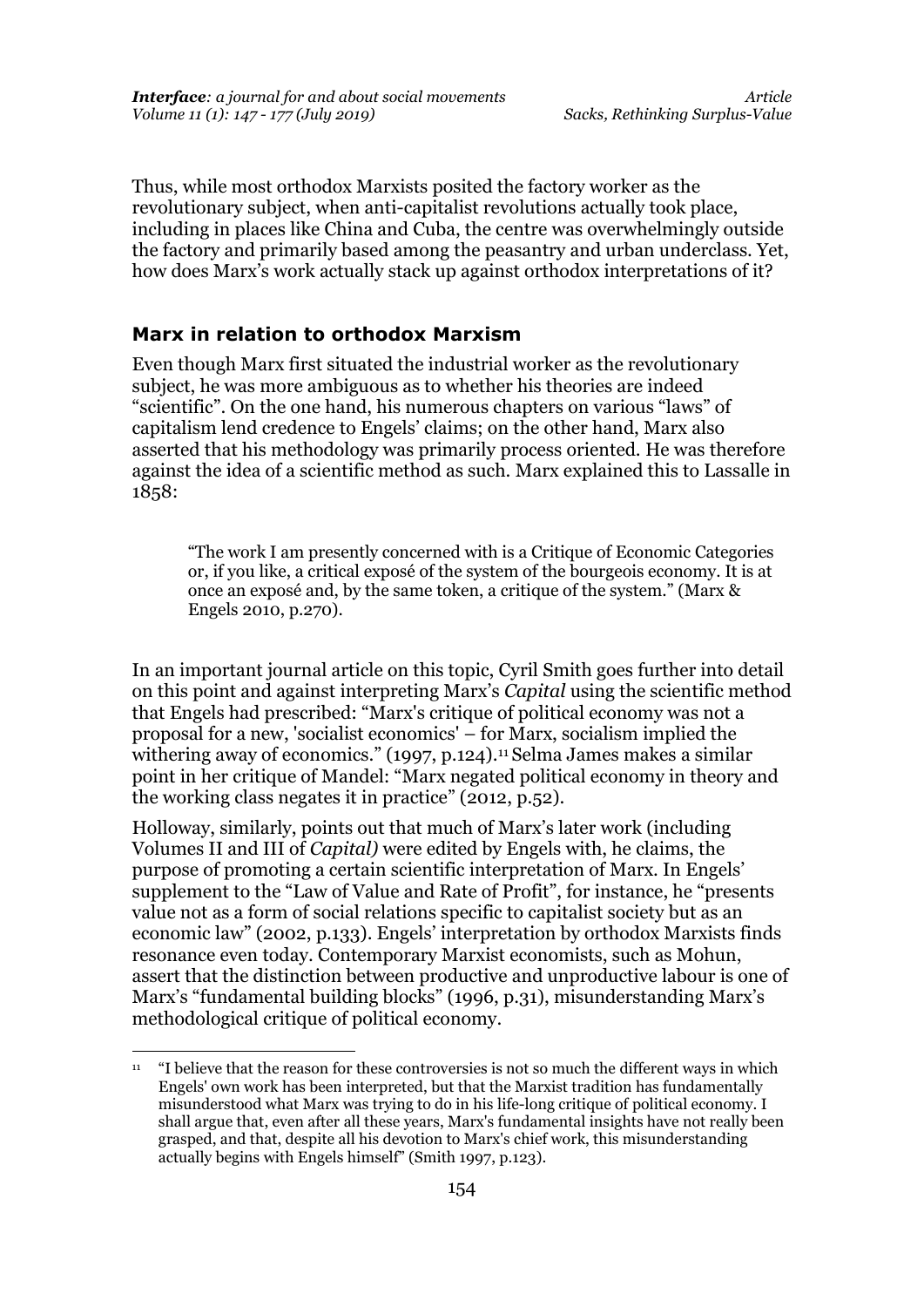But if Marx's method understands capitalism in terms of process, then the fetishisation of such categories are curtailed. Indeed, following Holloway's point, Marx himself warns against the reification of categories such as the commodity because it obscures the underlying social relations of production (Marx 1887, pp.47–48,52; Holloway 2002, pp.138–139). This process-oriented understanding, in contrast to Mohun's "building block" approach, is essential to Marx's theory of value. It sees production under capitalism as a "continuous connected process...[that] produces not only commodities, not only surplusvalue, but it also produces and reproduces the capitalist relation; on the one side the capitalist, on the other the wage labourer" (Marx 1887, p.407).

From this perspective, reproduction is not only understood as the "sine quâ non of capitalist production" (1887, p.403), but it also underscores a relationship that is continuously evolving and reciprocal. Or as Marx puts it more eloquently: "The conditions of production are also those of reproduction…If production be capitalistic in form, so, too, will be reproduction"  $(1887, p.401)$ .<sup>12</sup> This is a more open way of understanding surplus-value and distinctions such as productive and unproductive labour. It implies resisting the fetishisation of theory into hard and fast categories by keeping concepts living and fluid.

At the same time, Holloway warns us that, "It is convenient to see the positivisation of science as being Engels's contribution to the Marxist tradition, although there are certainly dangers in over-emphasising the difference between Marx and Engels: the attempt to put all the blame on to Engels diverts attention from the contradictions that were undoubtedly present in Marx's own work" (Holloway 2002, p.119). The key tension in his work was this: the desire to build a universal theory that explains all of capitalism versus the recognition that attempting to do so removes it from its particular material and process-oriented foundation. The very fact that Marx has been interpreted in so many different ways attests to the unresolved tension between 'fetishism' and 'process' within his theoretical paradigm.<sup>13</sup> In attempting to resolve this tension, one can see a long history of attempts to decentre the factory and defetishise Marx's concepts.

<sup>&</sup>lt;sup>12</sup> In more recent work on social reproduction theory, Bhattacharya – following Lise Vogel – has argued differently, claiming that Marx understood labour power as being "produced outside the circuit of commodity production" (2017, p.73). Similarly, Hopkins, in drawing on Paul Smith, claims that the reproduction of labour power "takes place outside the capitalist mode of production" (2017, p.135). In the same volume, however, Mohandesi and Teitelman seem to have hedged this point, underscoring the way reproductive work has become part of this capitalist process: "We might say that the history of capitalism can be understood as a complex process of subsuming forms of social reproduction under capitalist relations" (2017, p.62). However, I think that these arguments miss the point of what Marx was trying to get at; the capitalist relation is one that traverses imagined boundaries between the factory and the home, between paid and unpaid work – an argument that I will take up later in this article.

<sup>&</sup>lt;sup>13</sup> Because of the limitations of this article, I will not be able to go into more detail in order to demonstrate this tension. Instead, I will be relying on the work of others, particularly that of John Holloway and the wider tradition of Open Marxism.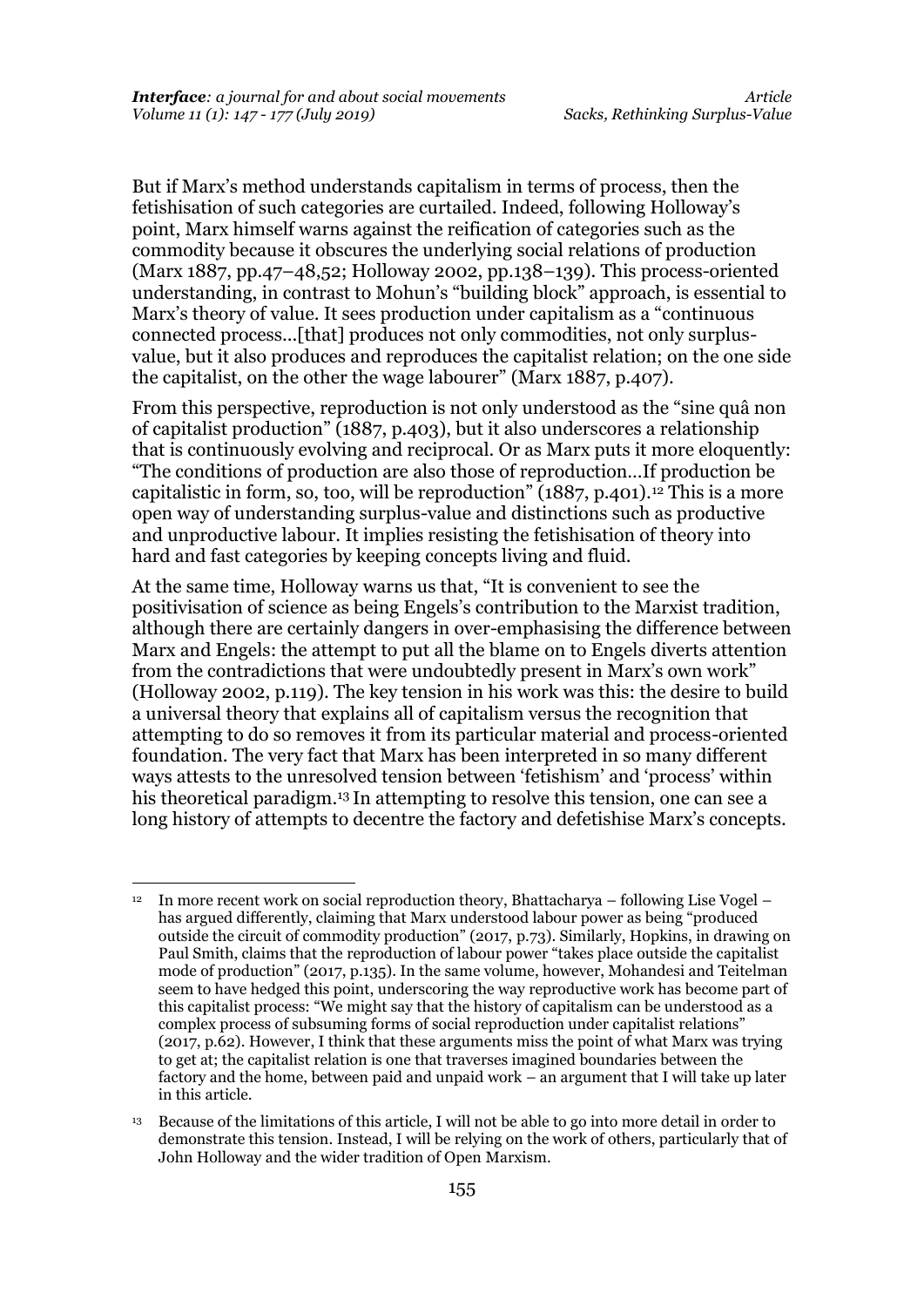# **Decentring the factory**

In the 1950s and 60s, a range of theorists drawing especially on Mao and Gramsci, and informed by popular struggles at the time, began critiquing the theoretical situating of the factory as the primary site of anti-capitalist organising. In the struggle against colonialism, intellectuals such as Frantz Fanon resurrected Marx's *lumpenproletariat* – the slumdweller urbanunderclass – as the more promising revolutionary subject of anti-colonial and anti-capitalist movements (Fanon 1963). This influenced a range of movements from the Algerian revolution to the Black Panthers. Similarly, intellectuals such as CLR James and George Padmore began centring race in their theories around the revolutionary potential of workers.<sup>14</sup>

Italian Workerism *(operaismo)* was influenced by many of these currents, particularly James' previous work in the Johnson-Forest Tendency (Wright 2008). It was Workerism which set the stage for a re-evaluation of Marxist interpretations of the value theory of labour, extending the analysis of workers' struggle outside the shop-floor and into the community to connect with students around a range of working class issues (Fortunati 2013). This became known as the "social factory". According to Mario Tronti:

The more capitalist development advances, that is to say the more the production of relative surplus-value penetrates everywhere, the more the circuit production-distribution-exchange-consumption inevitably develops...At the highest level of capitalist development social relations become moments of the relations of production, and the whole society becomes an articulation of production. In short, all of society lives as a function of the factory and the factory extends its exclusive domination over all of society (Cleaver, 1992, 7).<sup>15</sup>

However, this concept, while expanding struggle outside the traditional factory, ignored the home as a key site of the production of surplus-value and therefore a key site of revolutionary resistance to capitalism. This is the contribution that a feminist analysis has brought to such previous debates about labour value.

<sup>14</sup> They defined the worker more broadly. For instance, CLR James (2001) argued that we should consider Haitian slaves as a revolutionary proletariat despite them not being "free" labour.

<sup>&</sup>lt;sup>15</sup> Marxist economists might argue that this interpretation of Marx flattened out the specificity of the commodity as a bearer of value under capitalism. In a sense, then, Workerism can also be understood as a critique of the utility (of at least traditional forms) of Marxist economics that focus on the calculation of commodity value – preferring to see Marx's work less as a science and more as a political tool of struggle.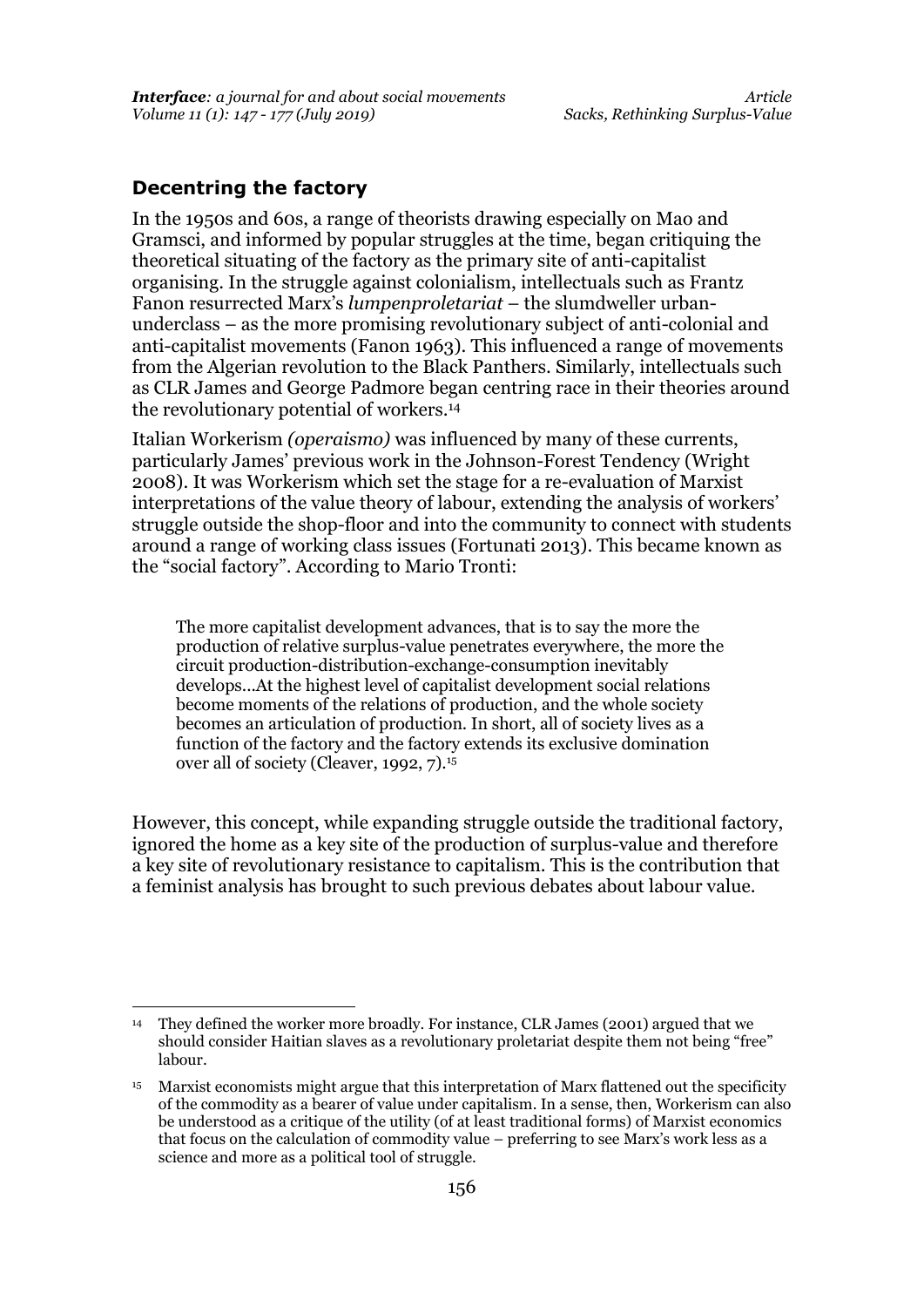#### **Redefining surplus-value**

Influenced by the decentring of the traditional factory worker as the revolutionary subject, Italian autonomist feminists<sup>16</sup> began writing critiques of Marx that turned the relationship between labour and value on its head. Militant intellectuals such as Dalla Costa, Selma James and Leopoldina Fortunati argued that surplus-value was also produced in the sphere of reproduction – including the unwaged work of producing the worker.<sup>17</sup> James has expressed it even more simply in her critique of trade union's blindness to housework: "When capital pays husbands they get two workers, not one" (2012, p.66). In other words, the capitalist system did not *just* rely on the exploitation of the worker in the factory to extract surplus-value, but *also* on the exploitation involved in the reproduction of the worker in the home (Dalla Costa & James 1975; Fortunati 1996).

Whereas previous feminist theory tended to see the movement of women from the home into the workforce as the solution to patriarchy,<sup>18</sup> this re-theorisation of value production understood the social experience of women<sup>19</sup> as being constituted, controlled and exploited by capital through the patriarchal family structure itself. Federici put it thus:

At the the center of this critique is the argument that Marx's analysis of capitalism has been hampered by his inability to conceive of value-

<sup>16</sup> It should be noted that well before this strand of feminism emerged, Mary Inman had made a similar critique. Her "The Role of the Housewife in Social Production" (2015, originally 1940) got her chased out of the Communist Party USA.

<sup>17</sup> There has been some debate over the details of whether in fact reproductive labour produces value or merely produces the productive worker. Whereas Fortunati (1996) asserts that value is produced from within the reproductive sphere, Dalla Costa, Selma James (1975) and some others imply that it is enough to show that the reproductive sphere produces the productive worker. James in particular, as part of a different intellectual tradition, has refused to see her approach as a critique of Marx himself, but rather an extension of what Marx had actually intended regarding the importance of the reproduction of labour-power (2012, pp.143–160). The journal *Aufheben* has a searing critique of Fortunati on this point arguing that she misrepresents Marx in claiming that labour-power is a commodity like any other. They assert "labour power as a special commodity different from others" (2005). Maya Gonzalez tackles this question, and *Aufheben*'s critique, by asserting its irrelevance: "if the debate revolves around whether reproductive labor is value-productive, we are still missing the point" (Gonzalez 2013). To her, the issue is that the wage relation is structured both in terms of those who are paid, but also in terms of those workers who are unpaid. While sympathising with Gonzalez's stance, I argue later in this article that redefining surplus-value to be inclusive of the reproductive sphere remains relevant and politically useful in rethinking Marxism for the 21st Century. This is precisely because it foregrounds surplus-value as a relationship and breaks down a rigid distinction between productive and reproductive labour.

<sup>18</sup> See for instance Betty Friedan's *The Feminine Mystique* (2001) among others.

<sup>19</sup> In this article I employ the term "women" similarly to James: "Women act as a group because they are treated like one" (2012, p.25). "Women", in other words, are not a mere essentialist category, but are the expression of a social relation.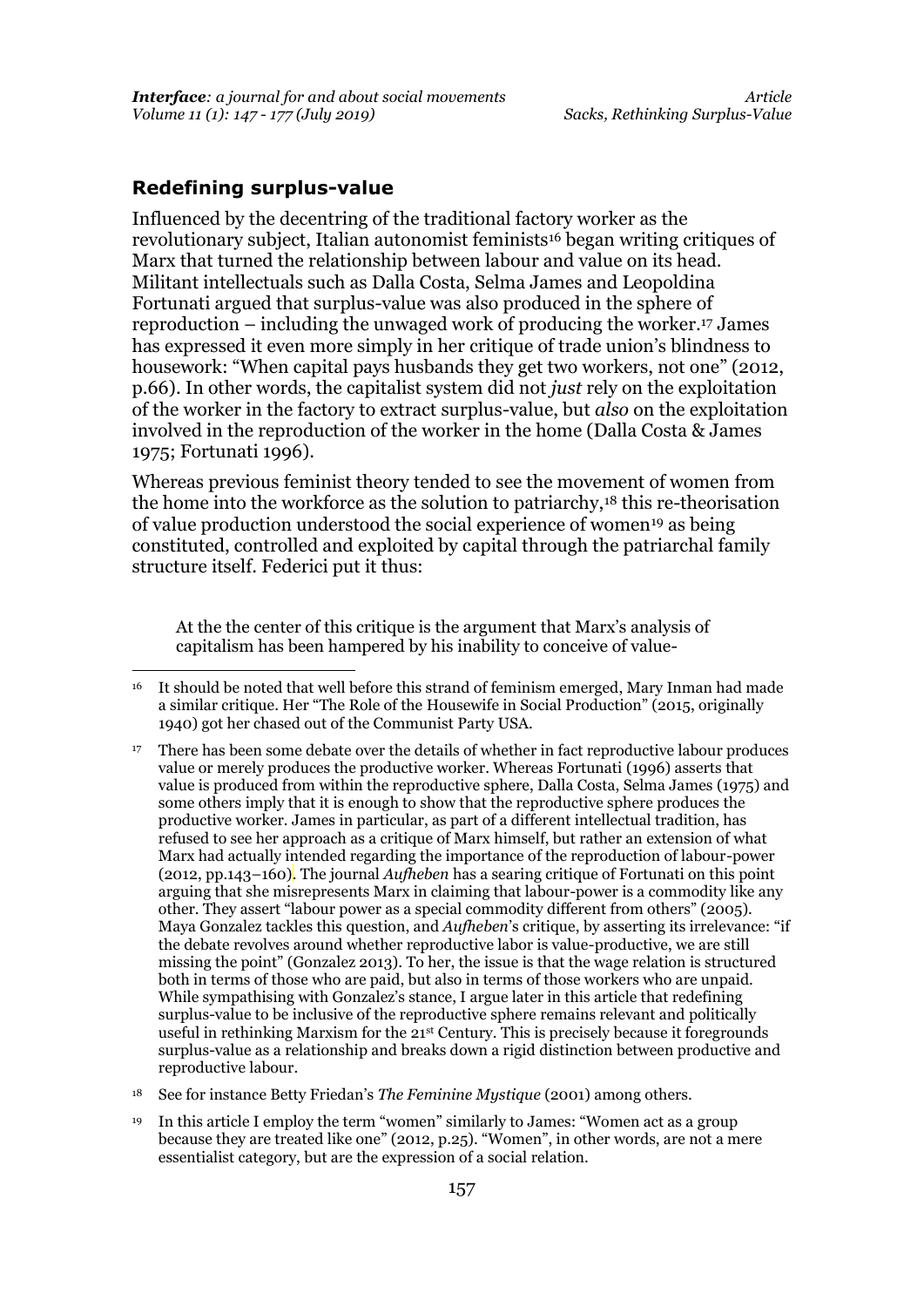producing work other than in the form of commodity production and his consequent blindness to the significance of women's unpaid reproductive work in the process of capitalist accumulation (Federici, 2012, 92).<sup>20</sup>

If, however, Marx's theories are truly opened up in an attempt to put them in conversation with real-life social processes, what would it look like? If we are to take seriously Marx's insistence that the reproductive sphere is an essential condition of capitalist development and Federici's insistence that reproductive work produces value for the capitalist that is indispensable for capitalist accumulation, then we would be forced to re-define the concept of surplus-value in such a way that housework and other reproductive work are appreciated.<sup>21</sup>

Cleaver, in re-reading Dalla Costa, attempts to underline how Marx's theory of value is not a theory of the value of labour in general, but specifically of value of labour *in relation* to capital. Its production in the home isn't merely a thing to be measured, but a social relation. He writes, "value is that quality of the labor/work [capital] imposes that consists of its means of social control" (2011); value is a social relation, not a quantifiable category. Dalla Costa further points out that as a critique of bourgeois capitalist accounting, Marx's work also needs to "account" for the way labour reproduces labour power. This can be done by thinking of how reproductive social relations actively produce surplus-value.

I will resist taking Harvie's sweeping approach and asserting only that "all labour produces value" (2005) thereby losing the important distinction between different kinds of value. Rather, in order to see surplus-value as a process rather than a category, it would be useful to make a distinction between where surplusvalue is "produced" and where it is "extracted". The latter is already pretty clear: according to Marx, surplus-value is extracted from the work of the labourer at the point of production (such as, but not limited to, the factory).<sup>22</sup> Here, Marx is not very discerning in his terms since he uses production and extraction interchangeably, and sometimes (though inconsistently), he even makes a strange distinction between the production of surplus-*value* and the extraction of surplus-*labour*. 23

<sup>20</sup> Hopkins, thus, misreads Federici's argument as being about unpaid labour directly producing commodities (2017, p.134). One does not have to directly produce commodities or exchange value, in order to produce value for capital through the capitalist social relation.

<sup>&</sup>lt;sup>21</sup> Some critics claim that Federici uses value simply as a moral category rather than as an analytical one. One of the aims of redefining surplus-value within this paper is to show how Federici's approach is useful both politically and analytically.

<sup>22</sup> Technically, as Cleaver points out, value isn't "produced" in the way commodities are. Rather, value is the accounting inherent in the relation of labour to capital (2011) – it is our conceptualisation of the flows of labour in relation to capital. The distinction, therefore, between production and extraction is a *political* one that helps us better understand these flows analytically without necessarily quantifying them economically.

<sup>&</sup>lt;sup>23</sup> See for instance his use of the terms on pages 153, 194, 231, 400 and 420 (1887).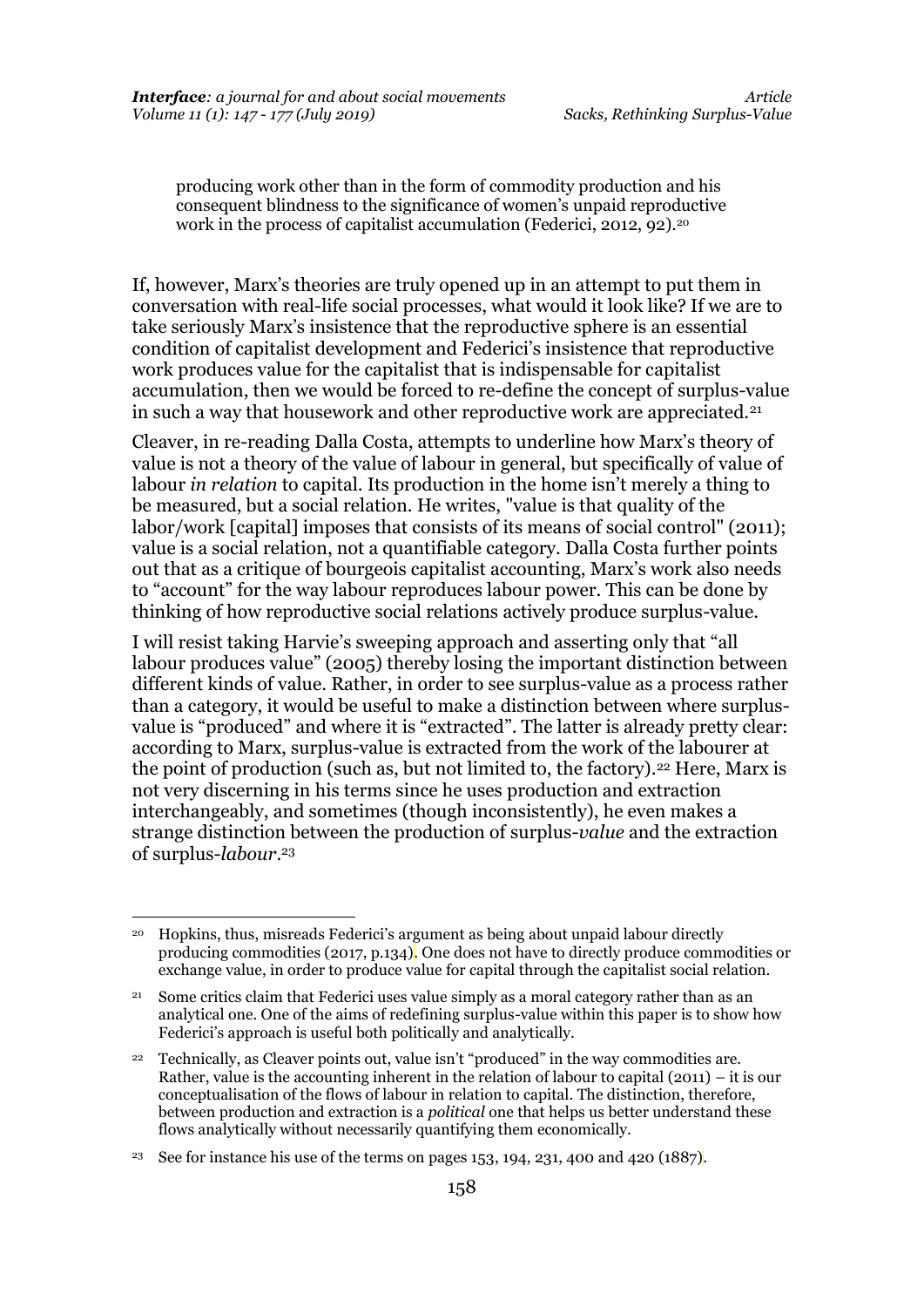If one were to think critically in terms of process, however, one could make three related points regarding labour under capitalism:

- a) Surplus-value is not a thing that a person has, nor is it a number that can be quantified. Rather it is a relation that a person can embody at particular points in time.
- b) The production of surplus-value necessarily, by definition, precedes its extraction.
- c) Finally, and most importantly, the production and existence of surplusvalue is contingent upon its eventual extraction (and not solely the other way around).

In other words, surplus-value can only exist as a relation to capital on the basis that it is eventually extracted and turned into capital through the sale of commodities. If this relation is disrupted at any point, surplus-value ceases to exist.

Or put more generally, Marx's surplus-value can only be produced for the capitalist within social relations that are capitalistic. If then, as Marx points out, the sphere of reproduction is necessarily capitalistic  $(1887, p.401)$ ,<sup>24</sup> it must follow that surplus-value (understood as a social relation) *can* be produced at any point in the process of reproduction and conveyed, in terms of labourpower, through the exploited worker (who can then store it and embody it as a relationship on behalf of system of capitalist social relations<sup>25</sup>) in anticipation that it is eventually extracted from their labour-power.<sup>26</sup>

This makes sense, as Fortunati (1996) as well as Dalla Costa and James (1975) point out, from the perspective of an unpaid worker doing housework. *She* not only feeds her husband who labours for a capitalist, but also bears children and raises them to also become productive and reproductive labourers for capital. She is producing labour-power and therefore simultaneously also producing a relationship which embodies surplus-value for potential extraction by capital.

<sup>&</sup>lt;sup>24</sup> That is, the sphere of reproduction can produce for the capitalist even if the capitalist relation may not be immediately evident and may *seem* to be "non-capitalist" (for example relations of slave, subsistence, unpaid and communal labour, etc.)

<sup>&</sup>lt;sup>25</sup> The worker stores or embodies surplus-value only in a conceptual sense since it really only exists within the entire set of capitalist social relations. That said, because the worker exploited directly by the capitalist can conceptually embody surplus-value, it does imply a certain (patriarchal) relation of exploitation between the unpaid houseworker(s) and this (usually male) paid worker. Recognising this has important implications regarding whether the male worker can be considered an exploiter of labour in *his* own right.

<sup>26</sup> Marx does not make this distinction between production and extraction of surplus-value with regards to the reproduction of labour-power. However, in *Capital* (Volume III, Chapter Nine), he does say that, with regards to the different sectors of production, surplus-value can be accrued in one (where it is in surplus) and realised in another (where it is lacking). This is not the same thing as saying it is produced in the sphere of reproduction and extracted from directly productive labour. However, this does demonstrate Marx's point that surplus-value is best understood, not as a number, but as an accounting of social relations.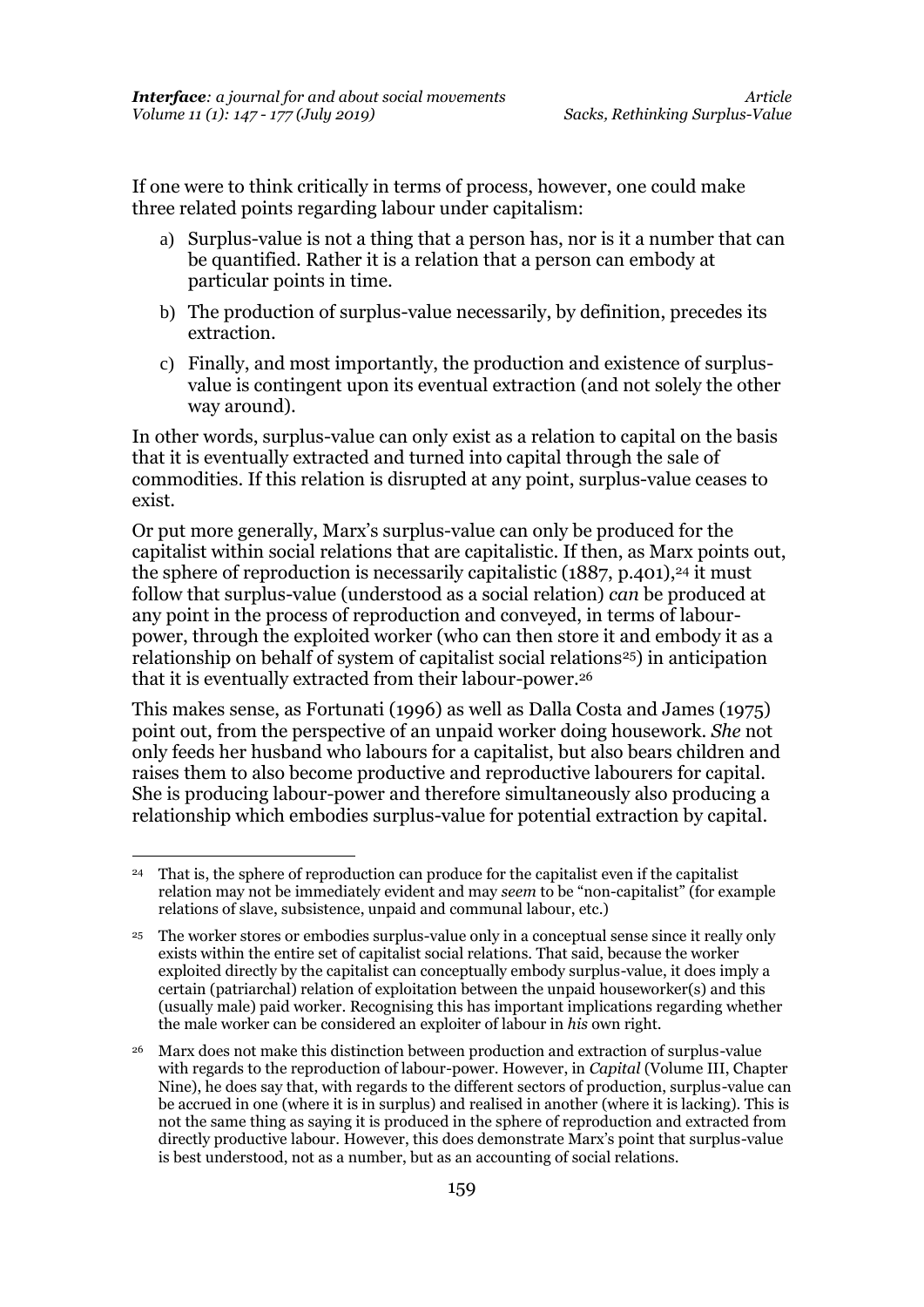This also makes sense from the perspective of the capitalist who often knows that, in purchasing an individual's labour-power, they are also potentially purchasing the labour-power of an entire family. For the capitalist, "the value of labour-power was determined, not only by the labour-time necessary to maintain the individual adult labourer, but also by that necessary to maintain his family" (Marx 1887, p.272). In other words, though Marx didn't recognise this, the family not only produces value in general, but specifically produces surplus-value for the capitalist. The surplus-value is then embodied as labourpower via capitalist social relations so that it can eventually be extracted by capital.

Even though Marx asserts that for the Capitalist, this "is a process which occurs behind his back, one he does not see, nor understand" (1999, p.123), this does not seem to always be the case. Recognising the value of reproduction in the home is why, for instance, apartheid era mining capital was so supportive of segregation through the Group Areas Act. In South Africa, subsistence farming in the "Bantustans" reproduced Black labour thereby making its purchase much less expensive (Wolpe 1972). Wolpe shows that, in this context of internal colonialism, the capitalist is aware that cheap labour-power (and therefore, as I argue, surplus-value) is produced in the sphere of reproduction. But this argument can be posited beyond the South African colonial context to all forms of reproductive work. As Cleaver puts it, "Capital can achieve higher rates of surplus-value if it can shift the burden of meeting the reproduction needs of the working class from commodity production to domestic work" (2011). This process should certainly be seen beyond mere value production, and specifically as the contribution to higher rates of surplus-value extraction for capital thereby demonstrating why reproductive labour in the Bantustans should be considered "productive" – even if only indirectly. Consequently, contrary to Hopkins' argument (2017, p.135), unpaid domestic labour actually effects and is affected by changes in the market price of directly productive labour power.

Given the reformulation of surplus-labour, the productive/unproductive distinction also needs to be retheorised. Some, such as Antonio Negri, advocate doing away with the distinction altogether (Harvie 2005, p.132). On the other hand, Harvie himself attempts to expand productive labour to include all labour that produces and reproduces for capitalism; the struggle to make such labour unproductive is part of the struggle against capitalism itself (2005, p.133).

Still, I would suggest taking a third approach whereby one would make a tripartite distinction<sup>27</sup> between "directly" productive labour, "indirectly" productive labour and unproductive labour. The first fits well with the more traditional definition of productive labour. On the other hand, the concept of indirectly productive labour suggests the existence of labour that contributes to

<sup>&</sup>lt;sup>27</sup> This would necessarily be a soft distinction that would err towards being more conceptual than material. It would resist the idea that these boundaries are rigid and impermeable – that labour can simultaneously embody productive and unproductive elements in tension with one another.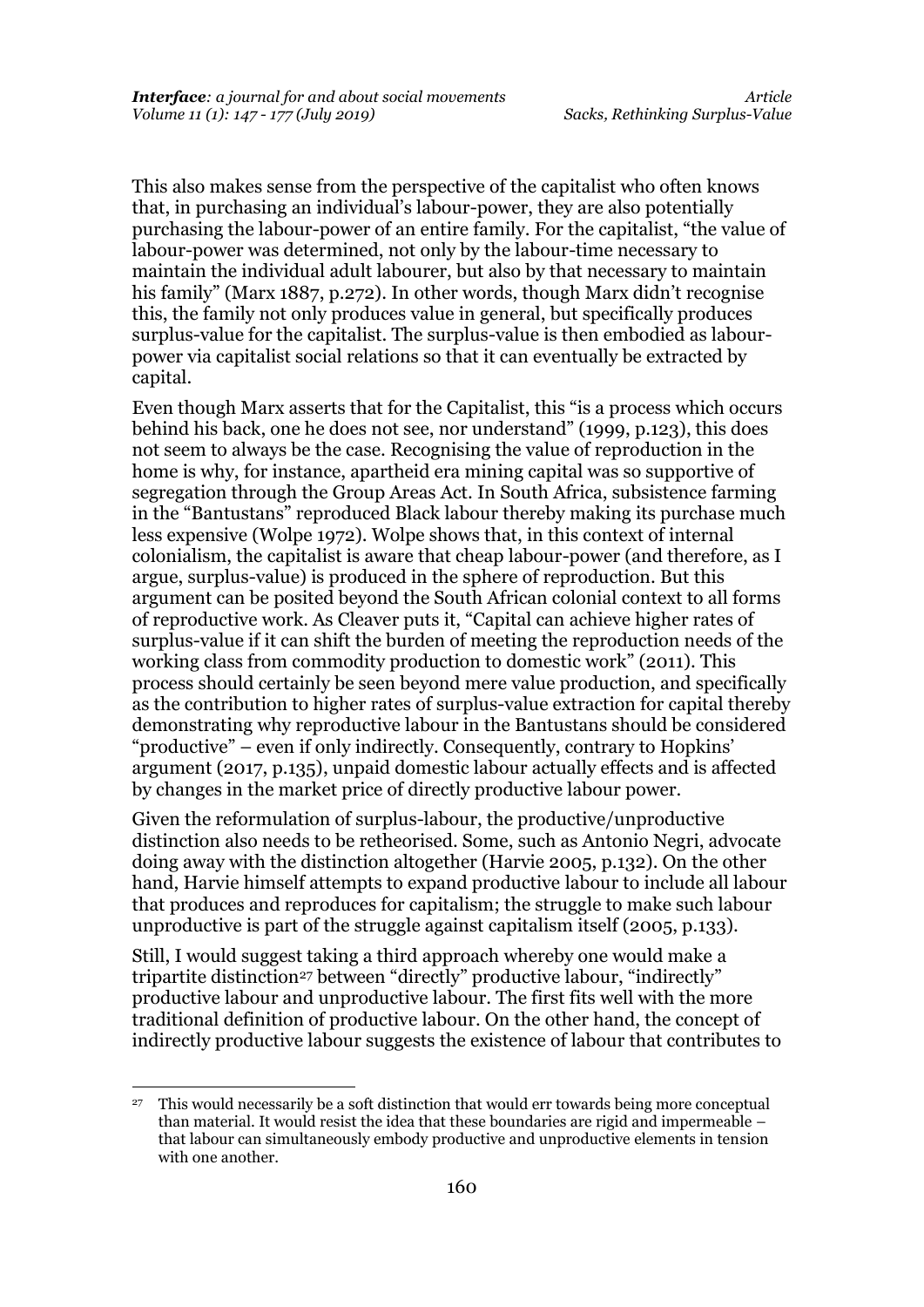surplus-value production while not being directly extracted by the capitalist.<sup>28</sup> Being "indirect", it flags for us the way surplus-value is hidden in the reproductive relationship with the productive worker. Unproductive labour,<sup>29</sup> therefore, would include any labour that has not been made to produce for capital, or which has refused/resisted capitalist forms of production and reproduction altogether.<sup>30</sup> In making these distinctions, it then becomes easier to conceive of a theoretical centring of the sphere of reproduction.



#### **Centring social reproduction**

Through this redefinition, a few points become clear. Firstly, there is a difference between directly and indirectly productive labour, but, while that is worth engaging with, this distinction is limited by the very fact that both remain part of the same social relation. It is not worth hardening this distinction: the difference is therefore not a value-laden one implying a hierarchy in the realm of struggle. Secondly, the indirect nature of productive labour in the sphere of reproduction tends to *further* obscure the capitalist social relation in comparison with directly productive labour. This means that those struggling in the sphere of reproduction need to also struggle for their labour to be seen and ideologically valued in the first place. Finally, both types of productive labour suggest different but overlapping and complementary ways of resisting capitalism. This suggests a feasible confluence of, for instance, labour union and other social movement struggles.

<sup>28</sup> Marx was clearly against considering this type of labour as productive. Following Adam Smith, he writes that doing so "would open the flood-gates for false pretensions to the title of productive labour" (1969, p.158).

<sup>29</sup> This, of course, does not make such labour 'unproductive' in a material sense, but only 'unproductive' in relation to capitalism.

<sup>&</sup>lt;sup>30</sup> I provide examples of such resistance against producing surplus-value near the end of this article. Contrary to Harvie's assertion, "we" do not struggle against value in general, but against the production/extraction of surplus-value in particular because it is the latter which produces the capitalist social relation within the current system.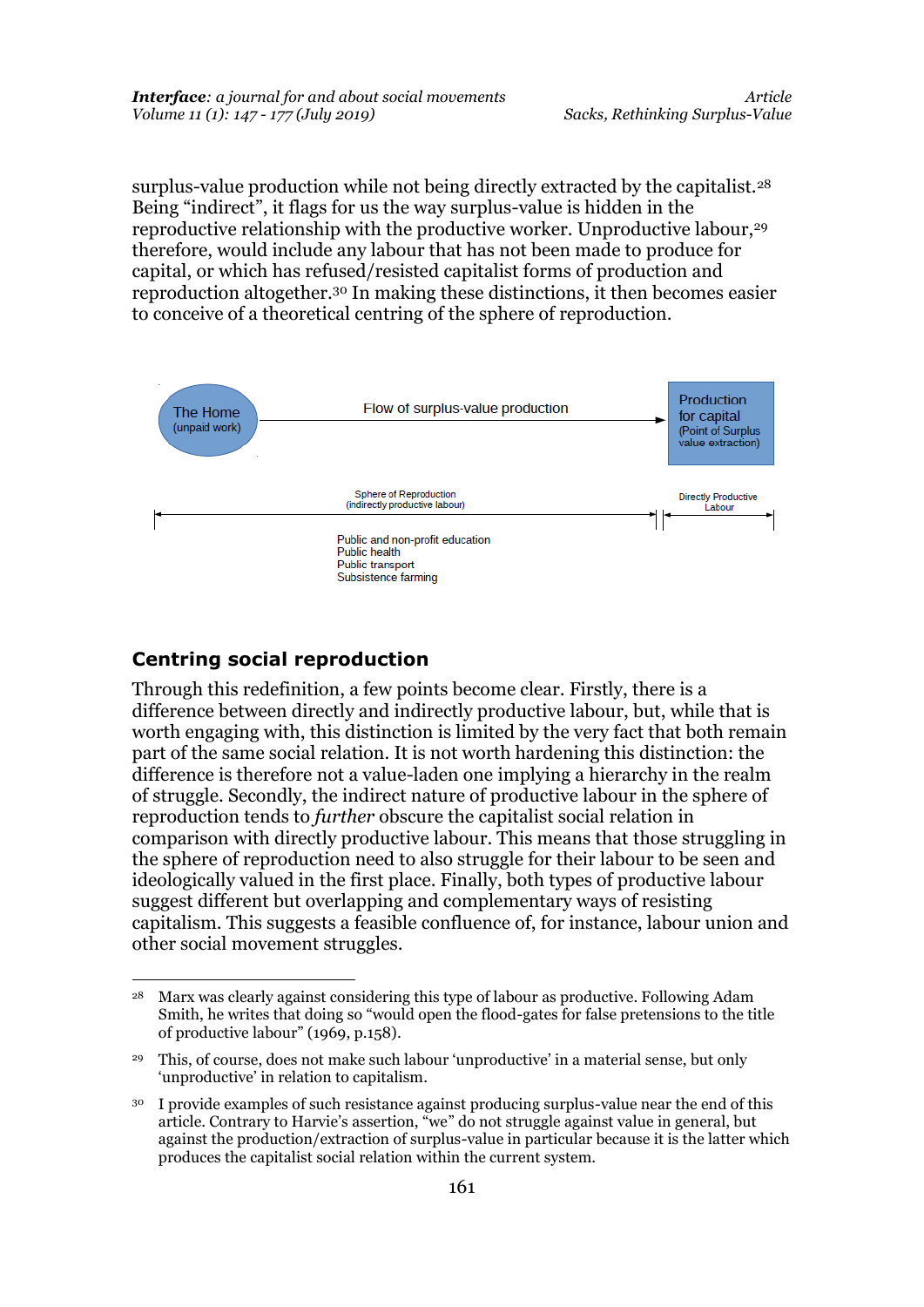Theoretically, one could then trace value extracted by capitalists back to every site where it is produced thereby exposing the way it operates within the capitalist social relation.<sup>31</sup> Contrary to counter-critiques, this does not corroborate Ricardian theories of value, wherein one can add up different types of labour in varying sectors and measure them against one another (Ricardo 1817). Rather, the factory itself becomes decentred - being better understood as a collection of social relationships throughout society mobilised for profit by the capitalist.<sup>32</sup>

The re-articulation of value theory requires understanding that the logic of capitalism - or as Tronti put it, the 'social factory' - pervades most aspects of life. When the capitalist purchases the labour-power of the worker, this person is purchasing more than their hours worked. The capitalist is also indirectly purchasing the labour of entire families who produce the worker, of the teacher who educates the worker, and of the doctor who ensures the worker's adequate health to work.<sup>33</sup>

I distinguish between the locations where surplus-value is extracted by capital and where it is produced to demonstrate how capitalist work flows operate in practice. Whereas surplus-value can be extracted from a single node, it is social relations within society (within the community, various institutions and the home) that allow for this value produced in the social factory to circulate. Understanding that surplus-value is produced before it is extracted forces us to centre the sphere of social reproduction in our understanding of the workings of capitalism.

This is not because of a hierarchy in struggle or because factory work is no longer important,<sup>34</sup> but because of the fact that such social relations are doubly obscured. Not only are such social relations hidden by capitalism as a whole, they are also concealed by the fact that its work is unpaid and therefore not

<sup>31</sup> Fortunati is sometimes mocked for writing that a mother smiling at her child can be considered value producing work (*Aufheben* 2005). The relevant question, however, is to what extent "mothering" produces value in the child that at some stage in the future can be extracted from them. This depends not only on the act of mothering, but also on socioeconomic circumstance and the relationship of the mother and child to current and future capitalist production.

<sup>32</sup> Quantifying surplus-value runs into a number of problems including the fact that such values cannot be fixed or aggregated – hence the necessary distinction between understanding the social relation as a process which produces value and futile Ricardian attempts to measure it. This, likewise, questions economistic attempts to use Marx's method to do the same.

<sup>33</sup> Under "socialised" education and health systems, the teacher and doctor are paid by taxes on profit (realised surplus-value). The liberal capitalist rationalisation for such forms of welfare is that this redistribution of profit ends up producing a more productive worker and therefore assisting in the extraction of more surplus-value in the long run.

<sup>34</sup> Indeed, despite de-industrialisation in the Global North, the factory has become a central part of the working experience in much of Asia - most prominently within China. While valuing the reproductive sphere, this should not be undervalued.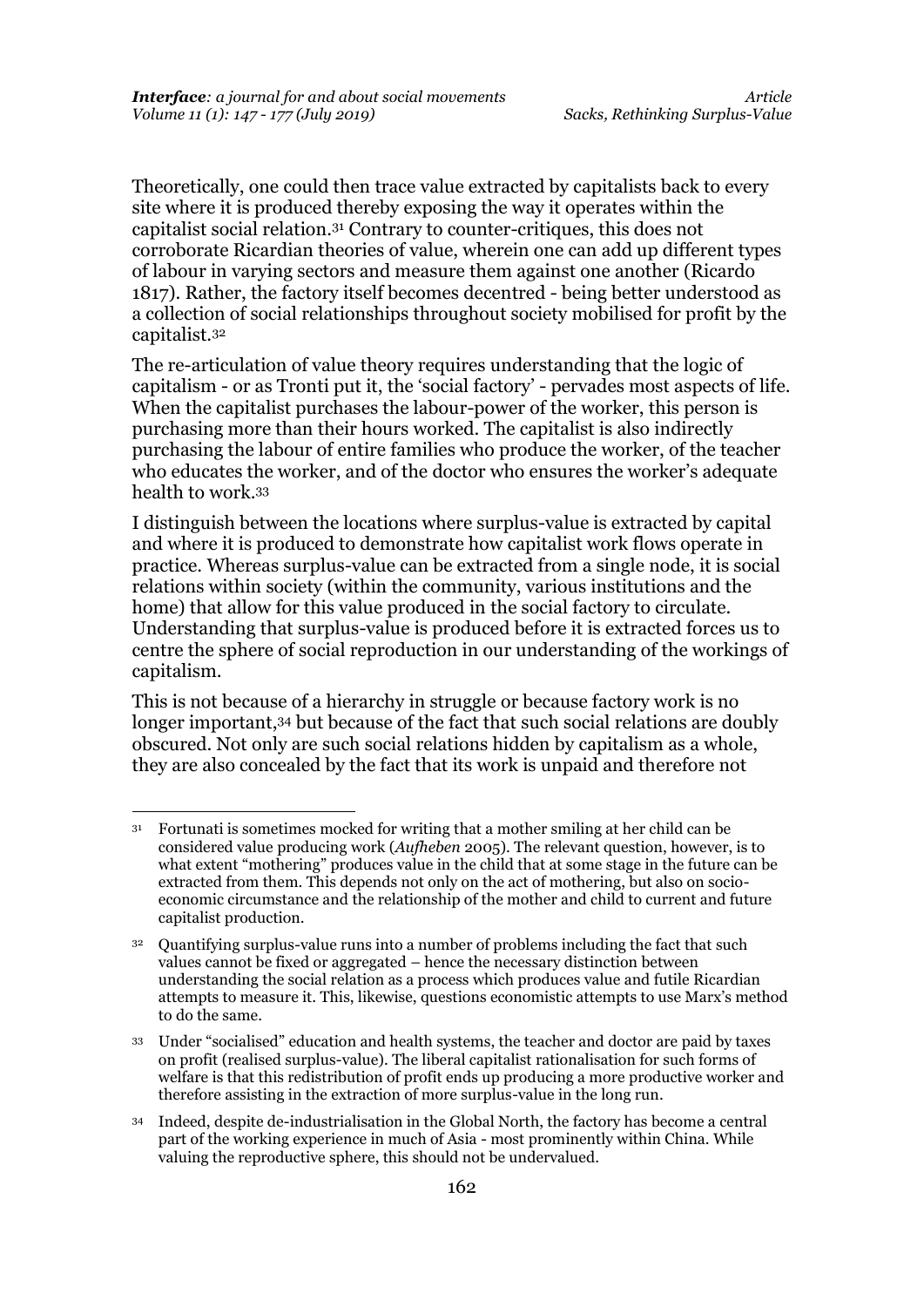officially recognised.<sup>35</sup> Centring social reproduction allows us to challenge exploitation and other forms of oppression at the same time. Seen this way, the entire social factory as re-articulated above, starting from "point zero" (the kitchen, bedroom and home), becomes recentred as a potential site of resistance to capitalism (Federici 2012).

This reformulation, then, serves a political function: on the one hand it demonstrates that capital has an interest in *coopting* and *managing* all valueproducing work and, on the other hand, it implies that those resisting capitalism must be able to understand how capital uses and benefits from this work. Understanding how and where one can create obstructions to the circulation of value produced for extraction and ways one can reorient value production away from such purposes is key to theorising resistance today. In evaluating strategies of anti-capitalist action, we must also evaluate whether such action is preventing the continued production and circulation of surplus-value for capital.

## **Recentring anti-systemic struggle**

In seeking an alternative to bourgeois political economy, orthodox Marxists have created a new form of crude positivism under the rubric of "scientific socialism". However, challenging this entails more than returning to a strict fidelity with Marx.

One alternative has been to challenge Marxist claims to universalism: despite being based on real abstractions, Marx's method can never fully capture the complex diversity under which capitalism works throughout the world. New approaches that rethink Marxism have sought to go beyond the assumption that scientific materialism is capable of articulating the essence of capitalism. This, for instance, is the method undertaken by thinkers in the Subaltern Studies tradition such as Dipesh Chakrabarty in *Provincializing Europe* (2000) and by those in the Black radical tradition, such as Cedric Robinson in *Black Marxism*   $(2000).^{36}$ 

Although I share much affinity with this approach, the goal of this article has been to take on Marx's theory of surplus-value using his own categories of analysis as per a libertarian Marxist tradition (thereby taking this universalist project for granted). From there, I have attempted to re-work Marx's theory of

<sup>35</sup> While the capitalist often comprehends the value of this unpaid work, he is simultaneously interested in making sure it is not *recognised* as such.

<sup>36</sup> In Alberto Toscano's "The Open Secret of Real Abstraction" (2008), he engages with Finelli's assertion that Marx's method of theoretical abstraction is "capable of articulating an entire society" (2008, p.276) simply because it is drawn from the real abstraction of labour under capitalism. But such a claim, I would argue, is a fool's errand. A deeper discussion of this cannot be the focus of this article – suffice acknowledging Subaltern Studies and Black radical critiques. As Robin Kelley points out in his new Foreword to *Black Marxism*, "Eventually, Robinson came to the conclusion that it is not enough to reshape or reformulate Marxism to fit the needs of Third World revolution; instead, he believed all universalist theories of political and social order had to be rejected" (Robinson 2000, p.xvi).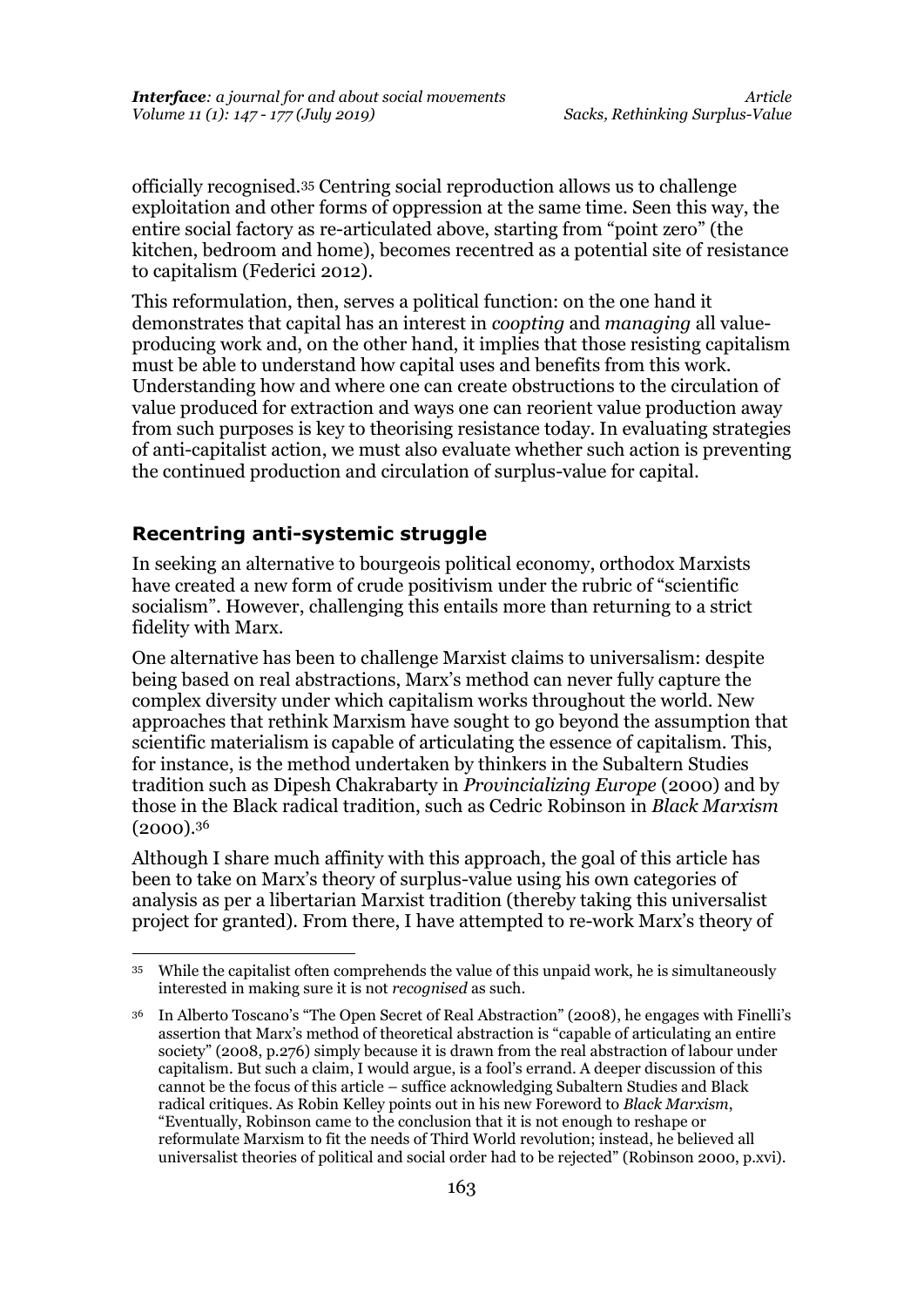value in such a way that it is brought back into conversation with actually existing struggles against capitalism.

Re-evaluating where surplus-value is produced has centred the reproductive sphere as an important space of struggle because, without it, extraction by capital simply cannot take place. If in the old conception, disrupting the production of surplus-value could only happen at the site of extraction (such as in the factory), this new formulation understands that the surplus-value mobilised through the worker is produced, and therefore could be challenged and disrupted, in all spheres of capitalistic work. This informs at least three overlapping ways of conceptualising anti-systemic struggle: (a) combining struggles in all value producing spheres through social movement unionism, (b) disrupting surplus-value production at various levels of society, and, finally, (c) building alternatives that operate against the production of value for capital.

## **(A) Linking the chain of value production**

Autonomist feminist decentering of surplus-value production has the ability to illuminate the linking of social movement and union struggles. If the 'housewife', as an unpaid worker, produces value that is then extracted by capital, social movement approaches to unionism would not treat her as a mere member of the organisation; rather, it would actually centre strike action around working-class homes and communities. In doing so, the power of strikes and other actions are strengthened – forcing capital to contend with labour withdrawal and surplus-value disruption from multiple angles.

For instance, South Africa has a long history of this type of struggle driven specifically by workers doing unpaid labour in the home. During the 1960s, the well-known boycotts of Simba Chips and of Colgate were synchronised with with strikes in those factories. As Camalita Naicker notes, it was women in the home who were "at the centre of these activities and [made] decisions about which household good to buy and where to buy them. They are certainly the ones who keep these boycotts alive" (2014, p.54).

Boycotts, of course, are linked to the other side of the productive sphere where the collective goal is to disrupt the circulation of commodities which allow for the realisation of extracted surplus-value as profit. However, it is no coincidence that women who make decisions about what to buy as part of their reproductive work in the home have historically driven most boycotts. In this sense, when women take ownership over strike and boycott action, they are recognising the centrality of their own labour in linking commodity consumption to the home and in coordinating (and often bearing the brunt of) the withdrawal of labour of various family members. This recognition of the power of the reproductive sphere usually happens without explicit reference to surplus-value; still, their understanding of how their work is central to the realisation of profit and the reproduction of the factory worker is clear.

A similar recognition was also at play during the 2012 Marikana miners' strike in South Africa. As the primarily male workers of Lonmin went on a wildcat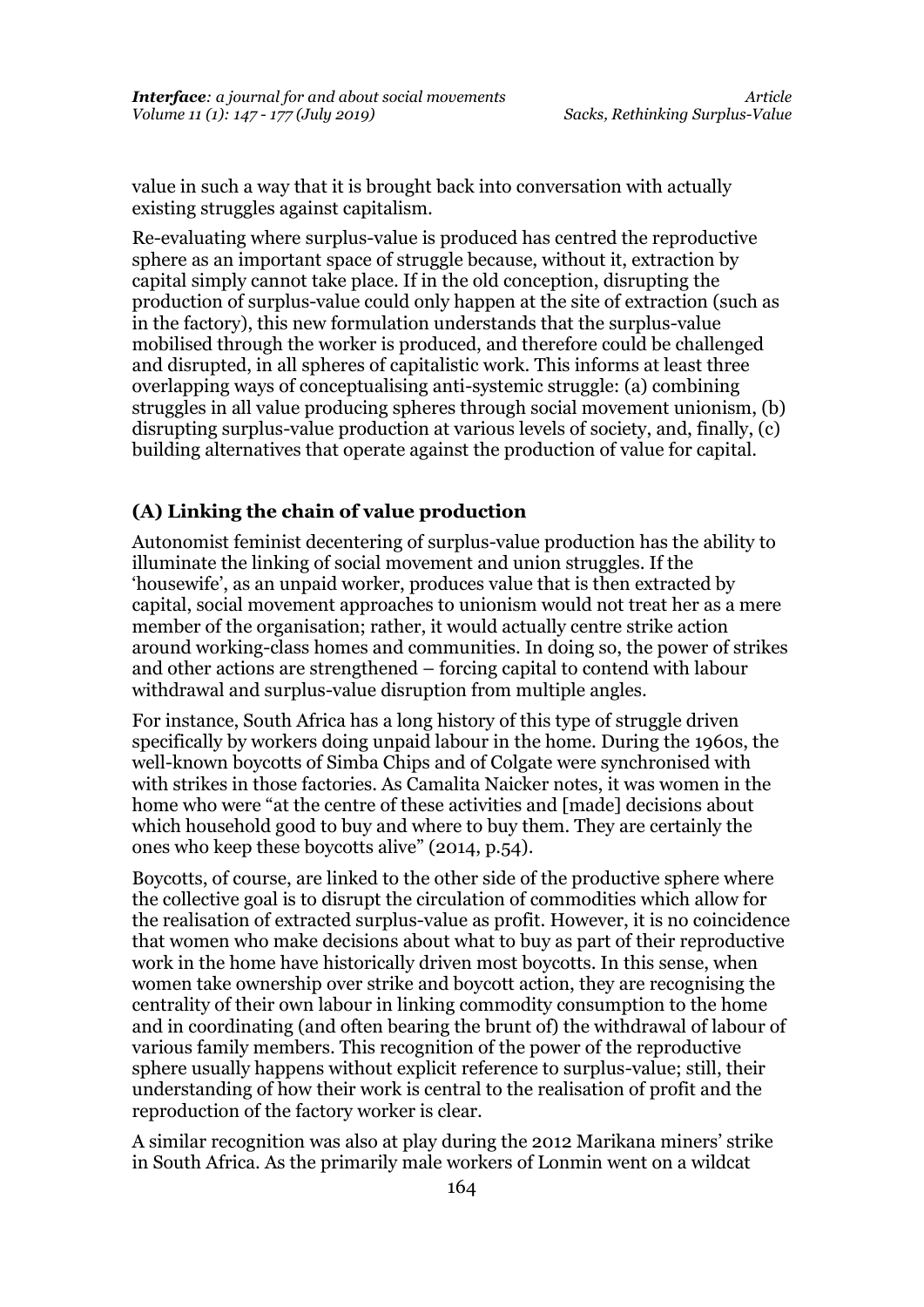strike, the action grew into a general strike in the shack settlement of Nkaneng that included both waged and unwaged women and children as well as informal traders and minibus taxi operators. The women's association, Sikhala Sonke, not only fed strikers occupying a nearby hill, but led their own actions such as shutting down local commerce and organising women's marches against police brutality (Naicker 2015).

Likewise, during the 2012/2013 wildcat farmworkers' strike in the Western Cape, South Africa, whole communities erupted in protest around wage and service delivery issues. Blocking roads, protesters convinced even petty traders and minibus owners to join, thereby making it difficult for other workers to get to the farms. Women were key in expanding the strike to include reproductive issues such as housing and service delivery. When established trade unions attempted to end the work stoppage, it was the poor and unemployed  $-$  i.e. those doing reproductive work – who refused to toe the line, pressuring farmworkers to maintain the strike (Davis, 2013; Sacks, 2012).

As with the boycotts, these community actions drew on the recognition that reproductive strikes prevent labour-power from reaching the site of surplusvalue extraction (e.g. the mine or the farm). In preventing the operation of public transport and shutting down local businesses in these towns, along with the rank-and-file organising women were doing in the community, this was not simply a matter of striking at the point of production. Rather, it was the recognition by reproductive labour that their work in the community had value for capital. In particular, taxi operators and informal traders should be understood also as providing reproductive services, circulating the surplusvalue embodied in the directly productive worker. Without such services, strikebreaking workers would have to do more reproductive work themselves in order to reach the the point of extraction at the mine or farm. In other words, these general strikes contribute to the disruption in the flow of surplus-value.

Because women, as Federici explains, are especially oppressed and exploited within the reproductive sphere, the home and community constitute a particularly effective space for organising resistance through disrupting the production of surplus-value (2012). What these struggles have in common, what drove their ability to pressure both capital and the state to negotiate, was the linking of different sites of surplus-value production. In all these cases, it was the *combined* pressure of a strike in the spheres of production and reproduction, not merely the withdrawal of labour by the 'productive' workers, that eventually forced capital's hand.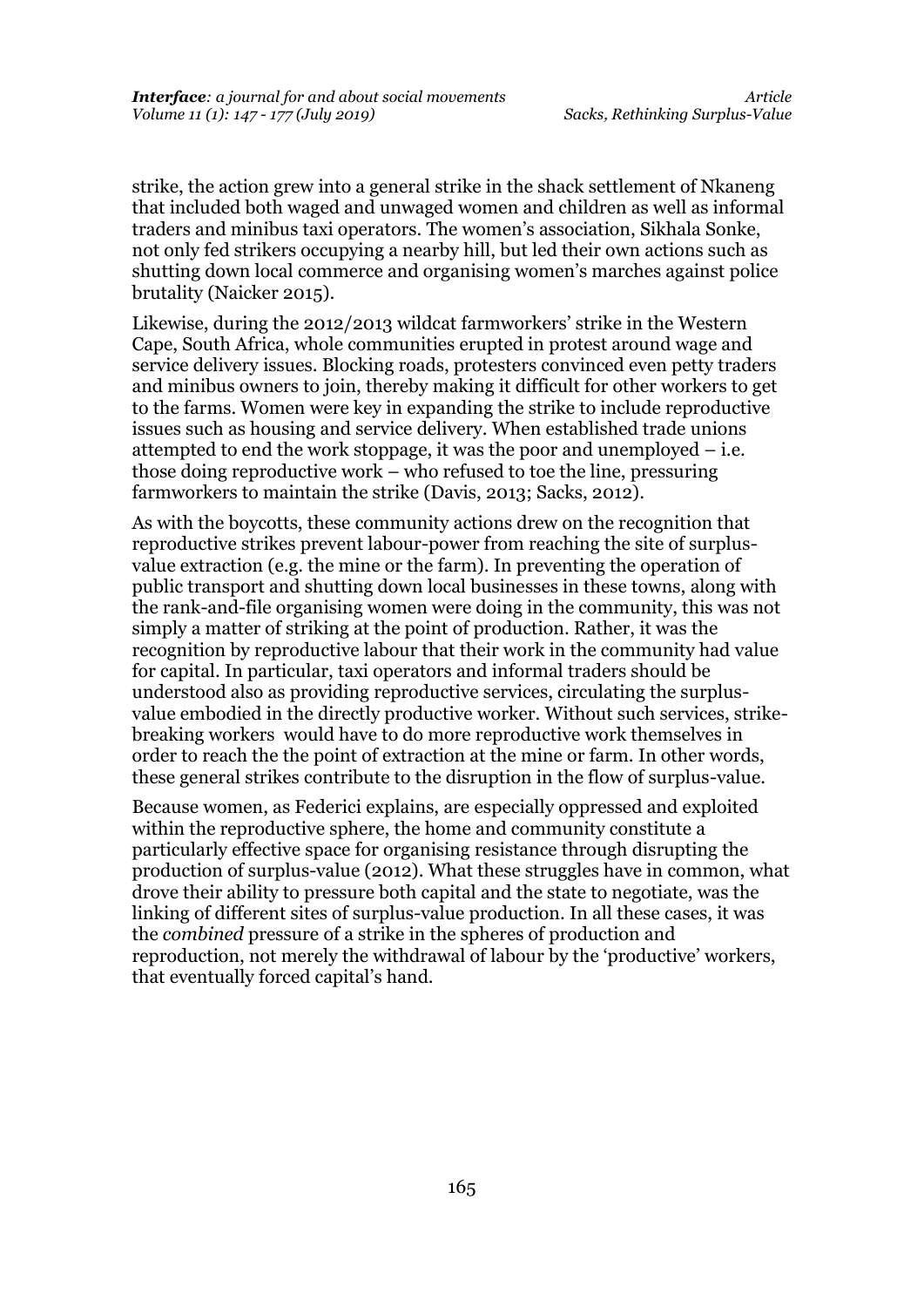

Strategy #1: Social movement unionism. The power to disrupt the flow of surplus-value can happen throughout both spheres of reproduction and production. It can also happen beyond the production process where commodities need to circulate.

#### **(B) Disrupting surplus-value production**

Even where social movement unionism is not present to drive struggles, the concept of new social movements has been used to understand the proliferation of community-based struggles outside the factory. These are usually driven by women who have focused on reproductive issues such as housing and service delivery. Whereas orthodox Marxism tended to relegate such concerns to the periphery, centring the sphere of reproduction, or "point zero" (Federici 2012) can show how disrupting value production puts pressure on the extraction of surplus-value. One general example should suffice in making this point.

The road blockade is a common protest tactic of the world's poor and unemployed. As Anne Harley explains, "these [tactics] are the functional equivalents of factory workers downing their tools...Instead of directly stopping production, they stop input and outputs from production" (2014, 9). Her article specifically refers to the struggle of unemployed *piqueteros* in Argentina and the shackdwellers' movement Abahlali baseMjondolo in South Africa. Both movements utilise road blockades to disrupt the normal workings of capitalist society. The road blockade can not only undermine factory production and prevent goods being delivered to the market, it can also keep children from getting to school, create shortages of food, and can prevent workers from getting to their jobs (Harley 2014).<sup>37</sup> In other words, the road blockade specifically acts to disrupt reproduction on a societal level by putting a spanner into the works of surplus-value production.

This is why the road blockade (and relatedly: the barricade) has become a powerful tool of resistance in many societies, particularly in Latin America (Zibechi 2012; Zibechi 2010). In Bolivia, Raquel Gutiérrez Aguilar has documented its extensive use by Aymara movements to not only make their

<sup>37</sup> Even disrupting logistics in the productive sphere can affect reproduction at the community level. If the petrol stations or supermarkets are empty, reproduction is disrupted.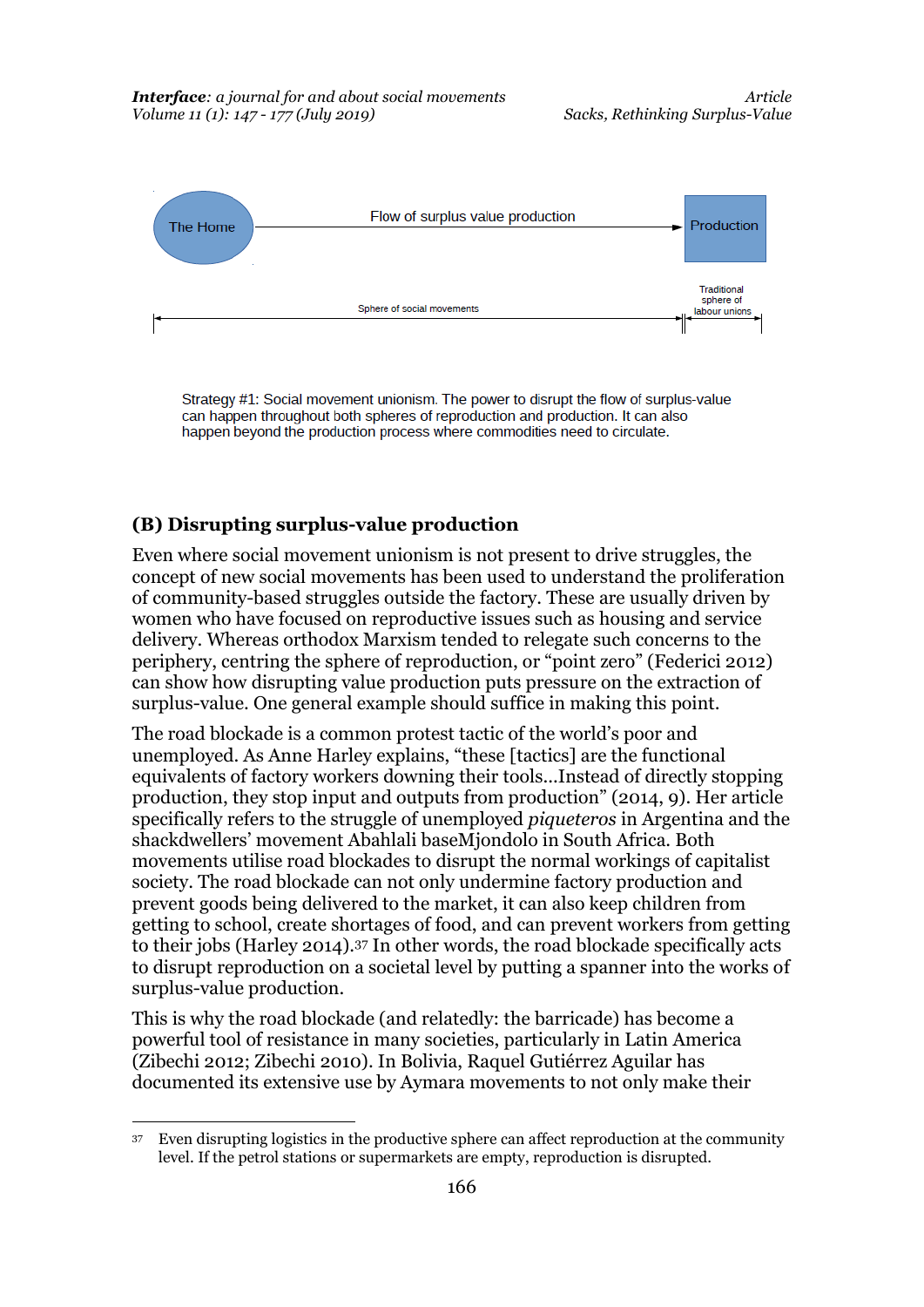struggle visible but also disrupt the normal functioning of the state and the capitalist economy while laying the groundwork for the assertion of indigenous autonomy (2014). Even more recently, the road blockade has emerged as one of the most powerful protest tools of the Black Lives Matter movement in the United States (Badger 2016).

This tactic can be particularly effective if the target goes beyond a specific business sector and attempts to force concessions from capital in general and its representatives in government. In preventing the general circulation of commodities, it disrupts the systematic realisation of surplus-value as profit. However, at the very same time, it prevents the consumption of these commodities which effects the sphere of reproduction, making it also difficult for the reproduction of labour to take place in targeted spaces. Further, in disrupting the normal reproductive processes, such as grocery shopping, schooling and transport to work, significant pressure is put on government to intervene to forestall wider effects on the economy caused by a drop in the production, extraction and circulation of surplus-value.

While the road blockade affects various different spheres of the production process, its base tends to be drawn from workers in the reproductive sphere who recognise that their position as producers of value for capital in communities enables them to have significant economic effects on all capitalistic spheres, not just that of the formal workplace. In other words, a factory strike can shut down the extraction of surplus-value at one specific point; a road blockade can have much wider effects beyond that specific node. This pressure by movements drawn from the sphere of reproduction can reverberate powerfully throughout society, forcing even the strongest economies and their governments to cede to protester demands.

While the road blockade may be especially disruptive, other strategies abound: from the general reduction in birthrates since the 70s (Chamie 2015), to the politicised refusal of women to provide sexual pleasure – which they considered a form of labour – to their husbands (Braw 2012), to the 1975 general women's strike in Iceland (Vishmidt 2013) which interrupted forms of unpaid and paid labour throughout the country. Such pressure primarily from the reproductive sphere can, at times, be strong enough to force significant concessions from capitalists and governments alike. Understanding the relevance of these struggles outside the factory is therefore essential towards rationalising their political force.

At the same time, such an approach has its limitations, especially over an extended period. As Federici points out, "reproductive labour is important for the continuation of working class struggle...if we refuse it completely we risk destroying ourselves and the people we care for." (Vishmidt 2013). Therefore, such disruptive strategies can only be a partial strategy of resistance. Refusing to produce surplus-value needs to be accompanied by the activation of "unproductive" labour in the sphere of reproduction that is explicitly de-linked from capitalist commodity chains (Federici, 2012, 144).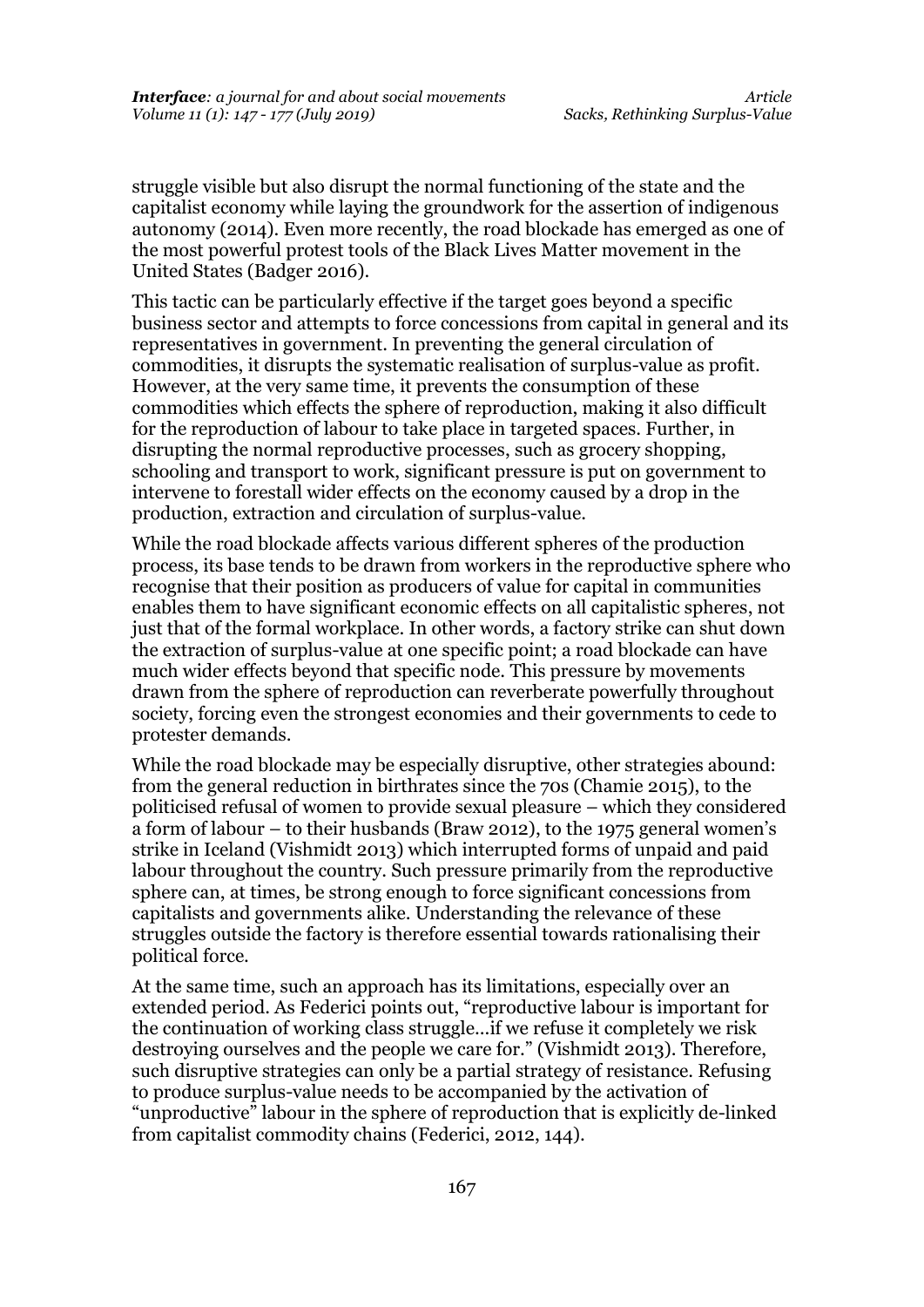

Strategy #2: Disruption of surplus-value production: This can be effective in terms of disrupting value production and circulation at specific companies but also for society as a whole. This cannot be a long-term strategy as the sphere of reproduction is deprived of the necessary resources for consumption and further reproduction

#### **(C) Reproduction and "the commons"**

Disruptive struggles that demand concessions and reforms from the capitalist system can only take resistance so far. Since, as Peter Linebaugh has explained, "reproduction precedes social production" (2009, 244), the extraction of surplus-value cannot happen without its production by women's labour in the reproductive sphere. Theorising reproduction as 'point zero' of surplus-value production and at a temporal distance from where it can be extracted, forces us to think of long-term strategies that refuse to work for capitalism. Given the lackluster history of state-centric attempts at revolution (Holloway 2002), alternatives have emerged in the concept of "the commons", physical or intangible property held in common by groups of people. As Linebaugh has shown, the commons have existed throughout history – in particular, as part of struggles resisting capital accumulation through enclosure (2009). Practically, and with varying effectiveness, the reproduction of the commons can take the form of a communal urban farm in New York, a cooperative kitchen such as "ola communes" in Peru, or a reorganisation of the neighborhood for collective housekeeping and childcare (Federici 2012).

The ultimate goal – even if not explicitly – is the reproduction of life for itself rather than in the interests of capital. The Zapatistas, for instance, have harnessed indigenous communal traditions and the collective power of their members (who would otherwise be increasingly exploited on capitalist farms or in maquiladora factories) to occupy land<sup>38</sup> and grow food for their own internal consumption, to provide free education and healthcare in its villages, and to

<sup>38</sup> They have "recuperated" hundreds of thousands of hectares of land from latifundistas (Grubačić and O'Hearn, 2016, p. 129)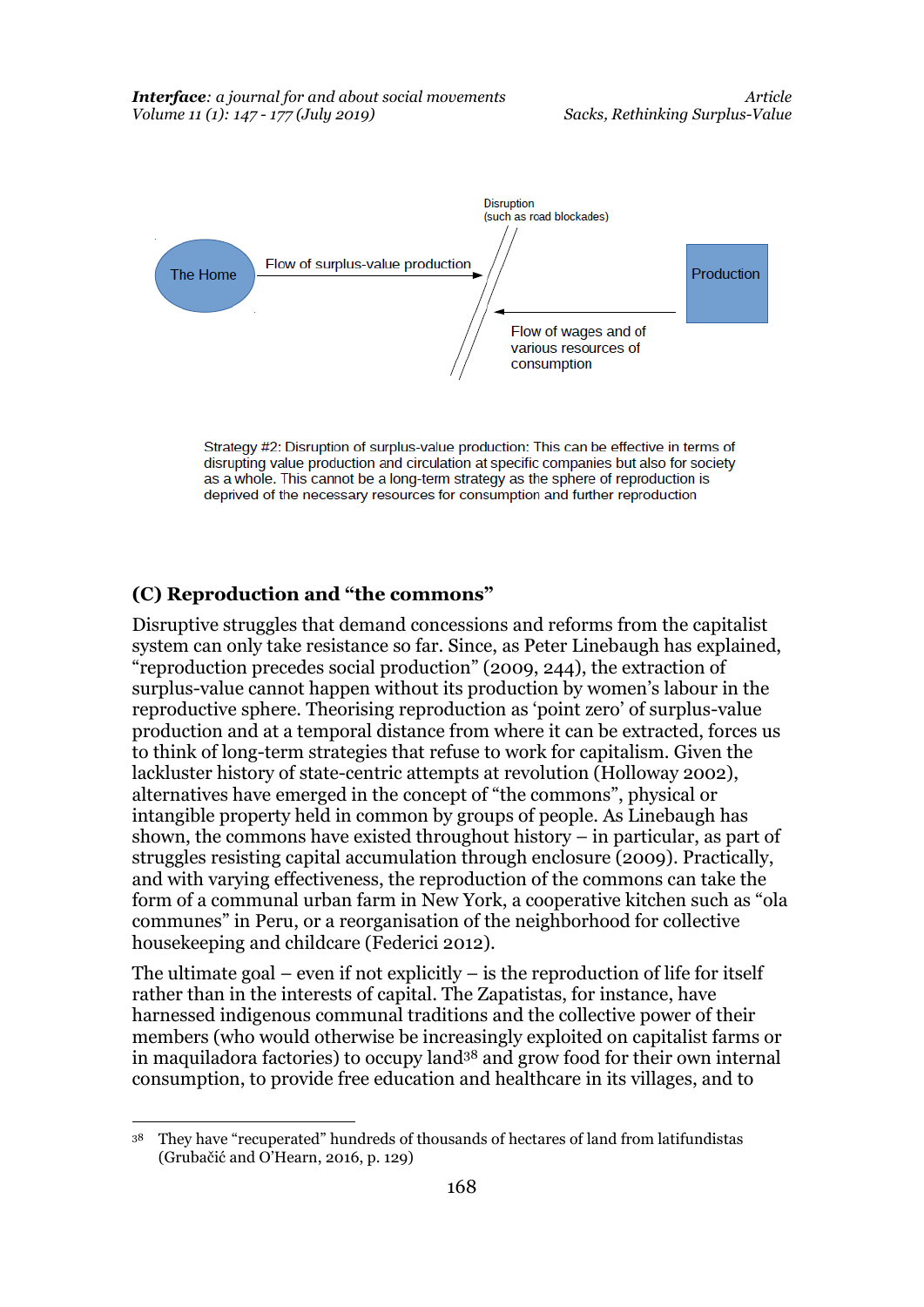create cooperatively-run organisations producing coffee, as well as artisan and other products to non-Zapatista consumers (Ramírez, 2008; Grubačić and O'Hearn, 2016). This has, simultaneously kept members from starvation under the precarious post-1994 NAFTA economic conditions, while also kept them insulated from oppressive and exploitative working conditions outside their collectively organised communities. Instead of creating surplus-value through reproducing the capitalist farm or factory, they have defended existing indigenous communal practices while also building entire communities delinked from this process.

The political and economic consequence of this is that neither the sites of production or reproduction among the Zapatists produce much surplus-value for capitalists; in other words, the primary function of their communities is not as a reserve army of labour for capital. Rather, they reproduce unproductive labour, as well as services and goods which have a collective social value for their collective commons.<sup>39</sup> Thinking of surplus-value in this way does not make it possible to track rates of exploitation, but it does allow us to see what kinds of values are being produced through various social relations. It forces us to look directly for anti-capitalist communal forms of organisation that refuse capitalistic social relations.

However this does not mean that all or even most commons are sites of resistance. For instance, urban farms, especially when there is a breakdown in the food distribution market, can exist quite comfortably as a reproductive bulwark for other capitalist social relations. For this reason, Dalla Costa and James warn that:

The question is not to have communal canteens. We must remember that capital makes Fiat for the workers first, then their canteen. For this reason to demand a communal canteen in the neighborhood without integrating this demand into a practice of struggle against the organization of labor, against labor time, risks giving the impetus for a new leap that, on the community level, would regiment none other than women in some alluring work so that we will then have the possibility at lunchtime of eating shit collectively in the canteen (1975, 23–24).

In other words, collective and *seemingly* anti-capitalist "modes of production" can paradoxically be of service to capital by creating more efficient and unseen ways of reproducing the worker for capital. This is the upshot of Wolpe's famous

<sup>39</sup> It is worth noting that despite the objective success of struggles such as that of the Zapatistas, no current project to reproduce the commons is fully divorced from capitalist social relations. The Zapatistas are no exception; their ability to resist is limited by a number of factors and capitalist social relations tend to eat away at the long-term efficacy of communal ones. For instance, a significant number of Zapatistas have migrated to work elsewhere in Mexico or to the United States (Fuller, Werman and Estey, 2011). This has a number of implications which cannot be dealt with here. Still, what is important to note, is that their commons remain resilient in the face of these threats.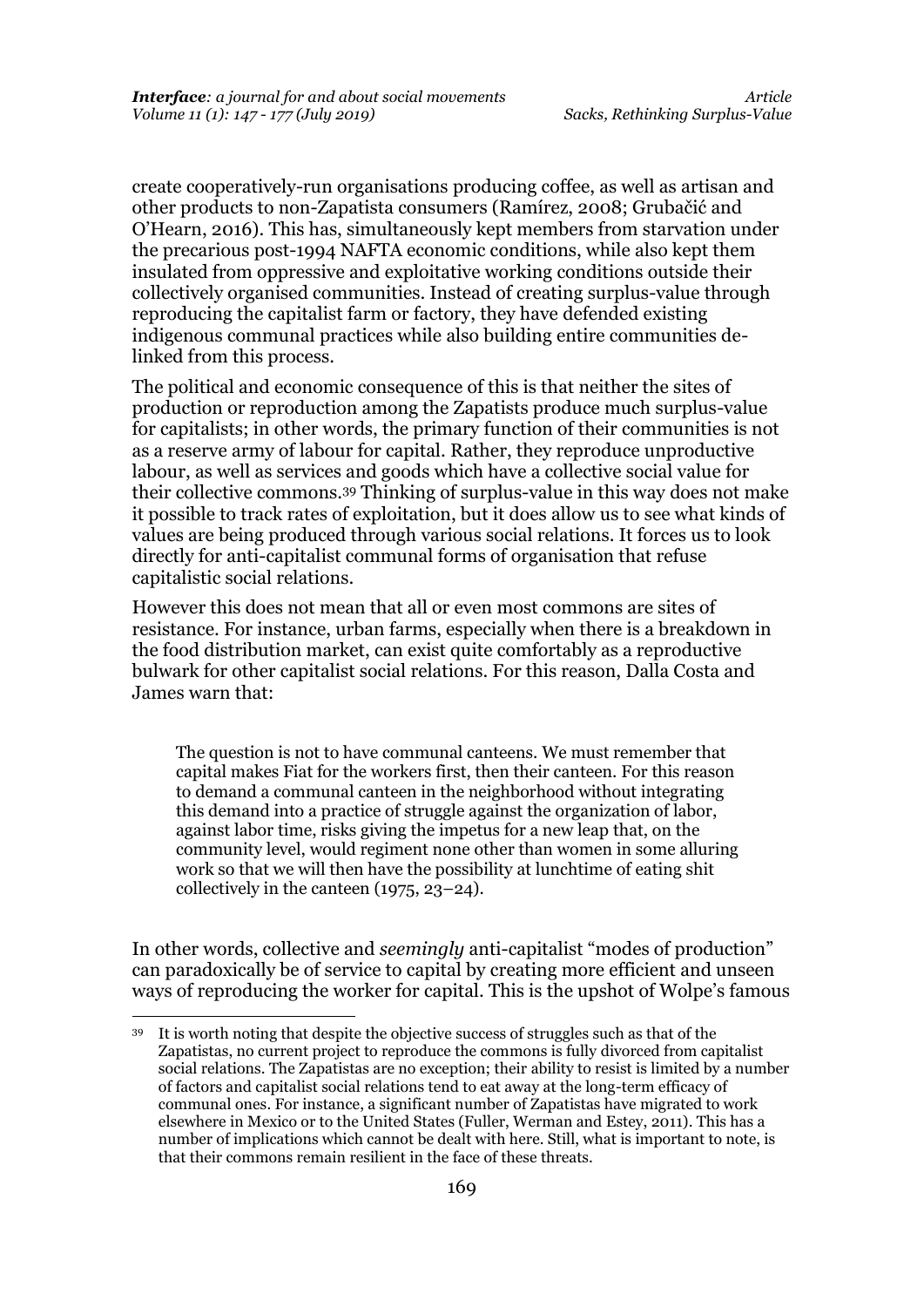thesis on "Capitalism and Cheap Labour Power in South Africa" (1972): Subsistence and even radically egalitarian ways of organising groups of people can have the effect of reproducing the worker so that capital can extract more value by paying wages below normal costs of reproduction. Indeed, certain sectors of capital know this and therefore specifically seek in many instances to maintain unpaid communal forms of reproduction outside the state – thereby obscuring its worth as surplus-value producing work.

This way of looking at social organisation is also the rationale behind mainstream economics' recent focus on social capital and gift economies. These economists have attempted to show how the commons can "be made to produce for the market" (Federici, 2012, 140). Our praxis, then, must conceptually link the struggle for the commons to the issue of disrupting surplus-value production. "Commoning" can only be anti-systemic when reproduction happens for its own sake rather than for the sake of capital. Put another way, the struggle for the commons must simultaneously also be a struggle to make labour 'unproductive' through disrupting the flows of surplus-value. Federici extols us therefore to "disentangle those aspects of domestic work that reproduced us from those that reproduced capital" (Vishmidt 2013).

Taken to its logical conclusion, the understanding that surplus-value is first produced at the site of reproduction forces us to rethink our whole approach to revolutionary struggle. Instead of systematic change being understood as the capture of state power by a party that represents the working class, revolution is reconceptualised as the prefiguring of a more just society through a reorganisation of reproduction outside of capitalist exploitation while at the same time disrupting social relations that extract value from people's labour. It is precisely through this debate about the (re)production of capitalism, that resistance can be re-articulated in the service of the struggle for an alternative society.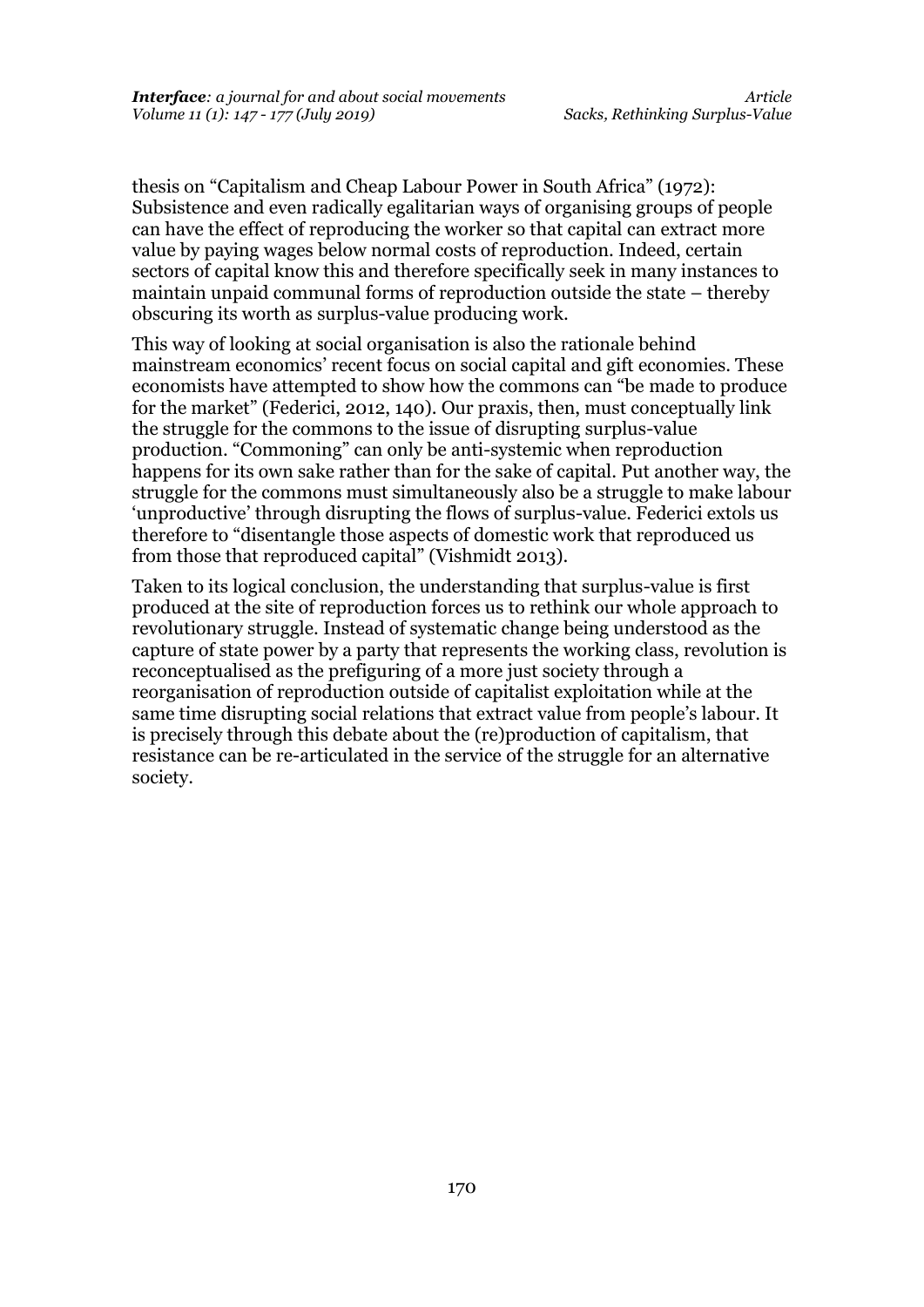

Strategy 3: The Commons. This is a form of reproduction for its own sake. Strategies can include communal forms of reproduction and cooperative forms of production. As such reproductive/productive spheres tend to collapse into one another.

## **Conclusion**

History demonstrates that the struggle against alienation and exploitation do not only take place within the productive factory – however important it may be. Resistance also materialises in the home (hooks 1990), in the social factory (Cleaver 1992), and throughout society in general. When bell hooks sees the homeplace as a site of resistance, she is not disregarding the home as a space of exploitation and oppression. She recounts growing up in a household in which her mother, more than her father, imposed patriarchal discipline and gender norms in the process of reproducing the working family (hooks 1987). In thinking reflexively about her past, she is able to understand this process without the lens of Marxist political economy. As with her own experiential understanding, past struggles at the site of reproduction have not necessarily needed Marxist theory to legitimate its validity.

Rethinking Marx's theory of value becomes a useful tool for these struggles precisely because it helps link oppressive experiences foregrounded by hooks and other feminists with how this is simultaneously a form of economic exploitation for capital. In doing so, one is not just critiquing how many Marxists have – like their pro-capitalist counterparts – obscured the value of unpaid housework; one is also opening up new ways of seeing the surplus-value flows within the capitalist system and how this can be resisted through collective action.

The urban poor (often without a permanent homeplace) have also become a key radical actor as the majority of humanity has migrated into cities. While much of this underclass works long hours in factories, many live and work much more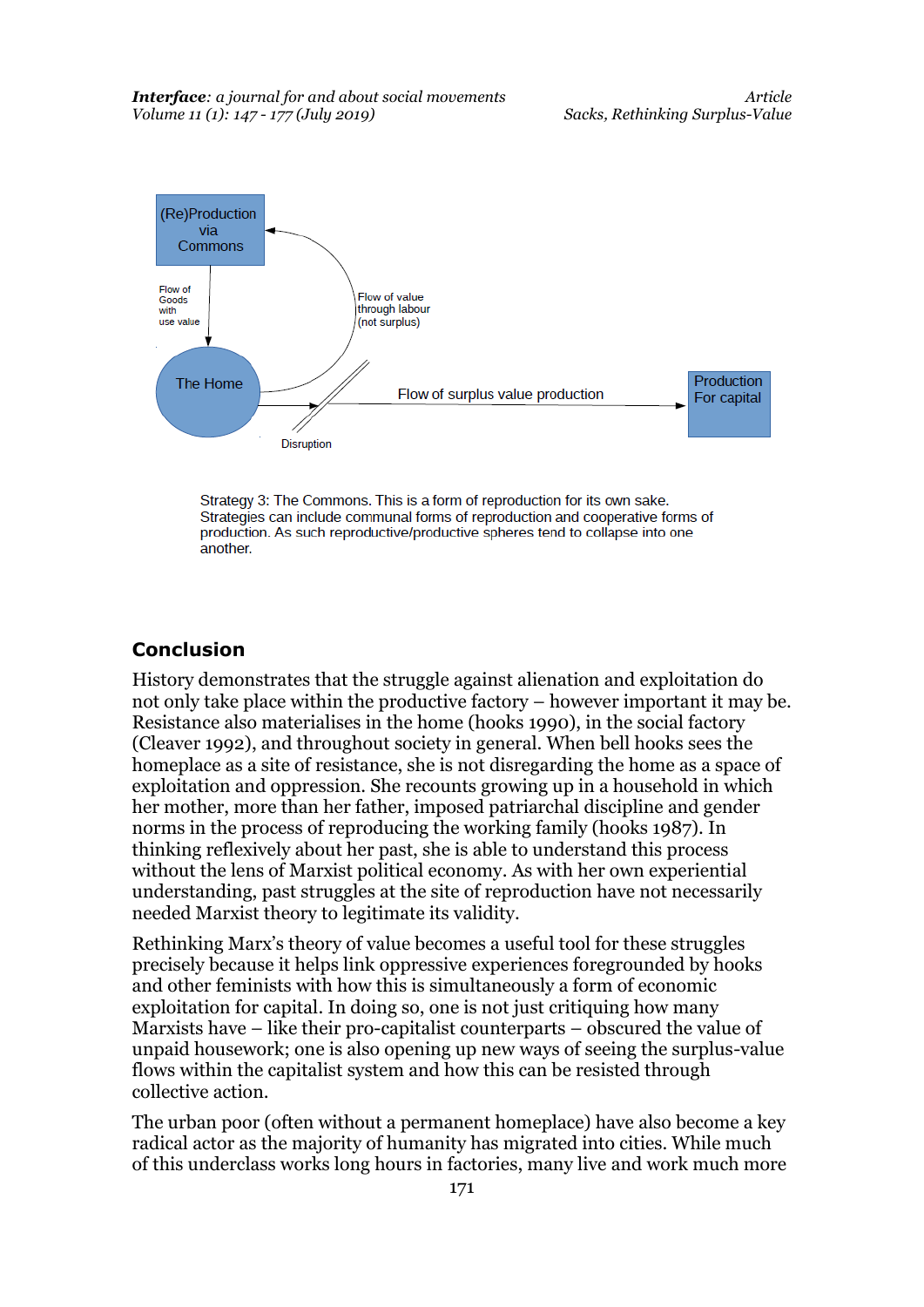precariously. As a result of urbanisation under capitalist dispossession, land occupations and eviction resistance are reasserting the home as a primary site of resistance, latching on to new strategies for disrupting value production for capital. Such forms of struggle, therefore, can be considered acts of "insurgent commoning". They not only affirm bell hooks' focus on homeplace but also substantiate an autonomist feminist recentring of labour value theory at the sphere of reproduction. As such, the urban poor, of whose struggles woman usually predominate, are reinvigorating such theory – as the renewed interest in Marx's value theory and the work of people like Silvia Federici shows.

Many current social movement struggles are being informed by a diverse new range of leftist theory. Breaking the hold that orthodox Marxism once had on political action and concentrating theoretically on the sphere of reproduction in the building of resistance to capitalism has been essential to the increasing diversity of reflexive thinking within many of these struggles. This has taken many forms – from social movement unionism, to disruptive struggles that seek concessions from the state and capital, to the broadly territorial movements building a new commons. The goal of this article has been to rethink the way we understand Marx's theory of value so that it can be brought back into conversation with social movement theories that are not necessarily "Marxist". New concepts that see value in reproductive space, particularly through differentiating between where it is produced and extracted, have the capacity to influence these struggles – but only if the relationship is reciprocal in the way that autonomist feminist praxis has always demanded. Let this be, then, part of a call towards such a potential convergence.

## **Acknowledgements**

Because of the extensive support I've received from friends and colleagues, this article as gone through so many revisions that it barely resembles the original draft. I would like to thank George Caffentzis, Silvia Federici, Frido Wenten, Basani Baloyi, Deniz Duruiz and Timothy Mitchell for taking the time to read various drafts, for their support, and for their extensive comments that have pushed me to keep improving it. I would also like to thank the the reviewers of a previous version of this article and especially Laurence Cox for their challenging yet extensive feedback.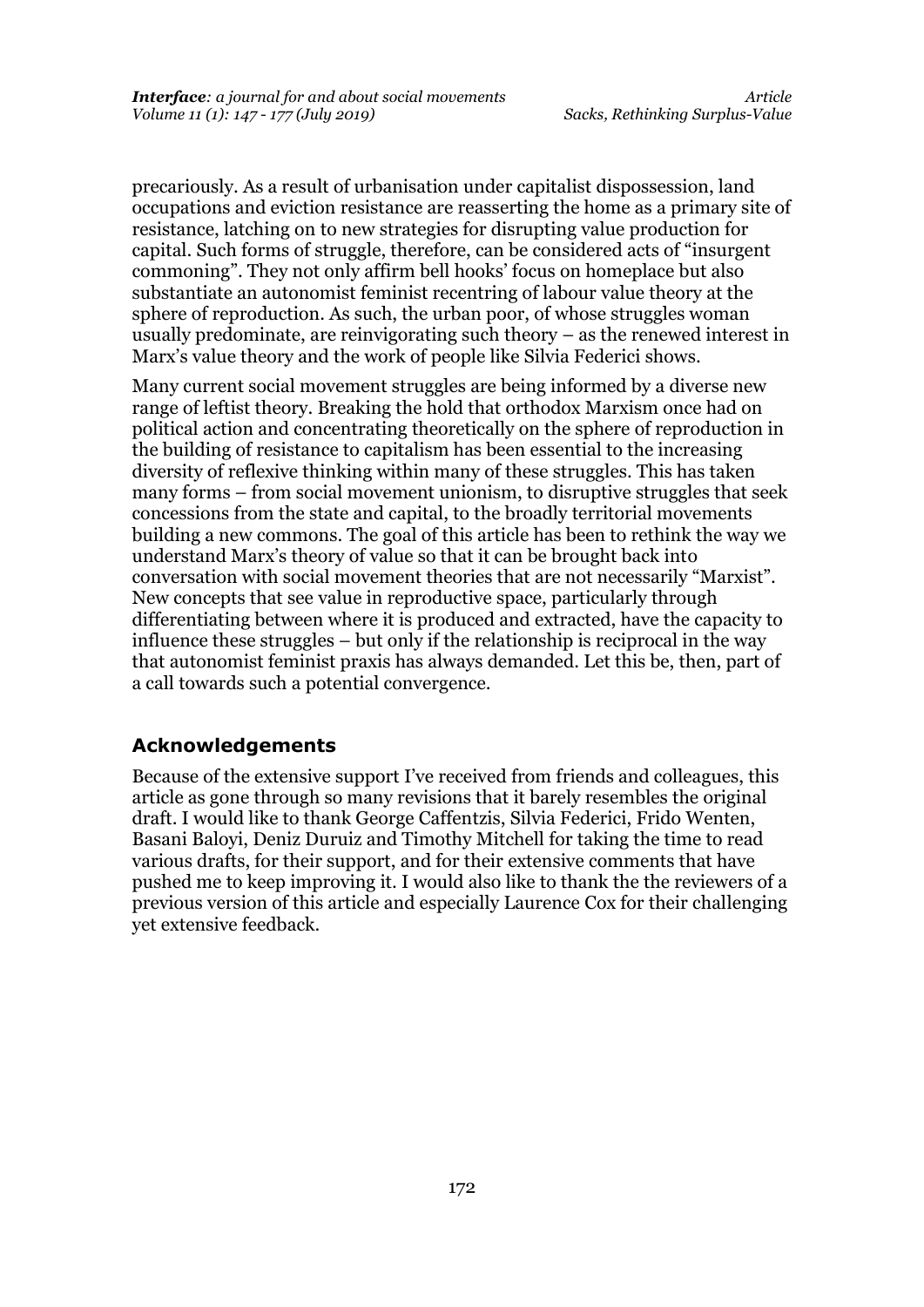# **Bibliography**

Aufheben 2005. The arcane of reproductive production. *Aufheben*, 13. Available at: http://libcom.org/library/aufheben/aufheben-13-2005/the-arcane-ofreproductive-production.

Badger, Emily 2016. Why highways have become the center of civil rights protest. *The Washington Post*. Available at:

https://www.washingtonpost.com/news/wonk/wp/2016/07/13/why-highwayshave-become-the-center-of-civil-rights-protest/.

Bhattacharya, T., 2017. How Not to Skip Class. In T. Bhattacharya, ed. *Social Reproduction Theory: Remapping Class, Recentring Oppression*. London: Pluto Press.

Braw, Elizabeth 2012. Nobel Peace Prize Laureate Leymah Gbowee: "Sex Strikes Help Good Men." *Huffington Post*. Available at:

http://www.huffingtonpost.com/elisabeth-braw/leymah-gbowee-nobel-peaceprize\_b\_1561922.html.

Brown, Heather 2014. Marx on Gender and the Family. *Monthly Review*, 66(2), pp.48–57.

Castells, Manuel 1983. *The City and the Grassroots: A Cross-Cultural Theory of Urban Social Movement*, Berkeley: University of California Press.

Chakrabarty, Dipesh 2000. *Provincializing Europe: Postcolonial Thought and Historical Difference*, Princeton: Princeton University Press.

Chamie, Joseph 2015. Opinion: Women on Reproductive Strike. *Inter Press Service*. Available at: http://www.ipsnews.net/2015/10/opinion-women-onreproductive-strike/.

Cleaver, Harry 1992. The Inversion of Class Perspective in Marxian Theory: from Valorization to Self-Valorization. In W. Bonefeld, R. Gunn, & K. Psychopedis, eds. *Essays on Open Marxism*. London: Pluto Press, pp. 106–144.

Cleaver, Harry 2011. Domestic labor and value in Mariarosa Dalla Costa's "Women and the Subversion of the Community" (1971). *University of Texas*. Available at:

https://la.utexas.edu/users/hcleaver/357k/HMCDallaCostaDomesticLaborAnd Value.htm [Accessed August 2, 2018].

Dalla Costa, Mariarosa & James, Selma 1975. *Women and the Subversion of the Community* 3rd Revise., Falling Wall Press Ltd.

Davis, Rebecca 2013. De Doorns: Strike continues, in spite of Cosatu. *Daily Maverick*. Available at: http://www.dailymaverick.co.za/article/2013-01-17-dedoorns-strike-continues-in-spite-of-cosatu/#.V4ueOu3RbQo.

Engels, Friedrich 1970a. *Socialism: Utopian and Scientific*, Moscow: Progress Publishers. Available at:

http://www.marxists.org/archive/marx/works/1880/soc-utop/ch02.htm.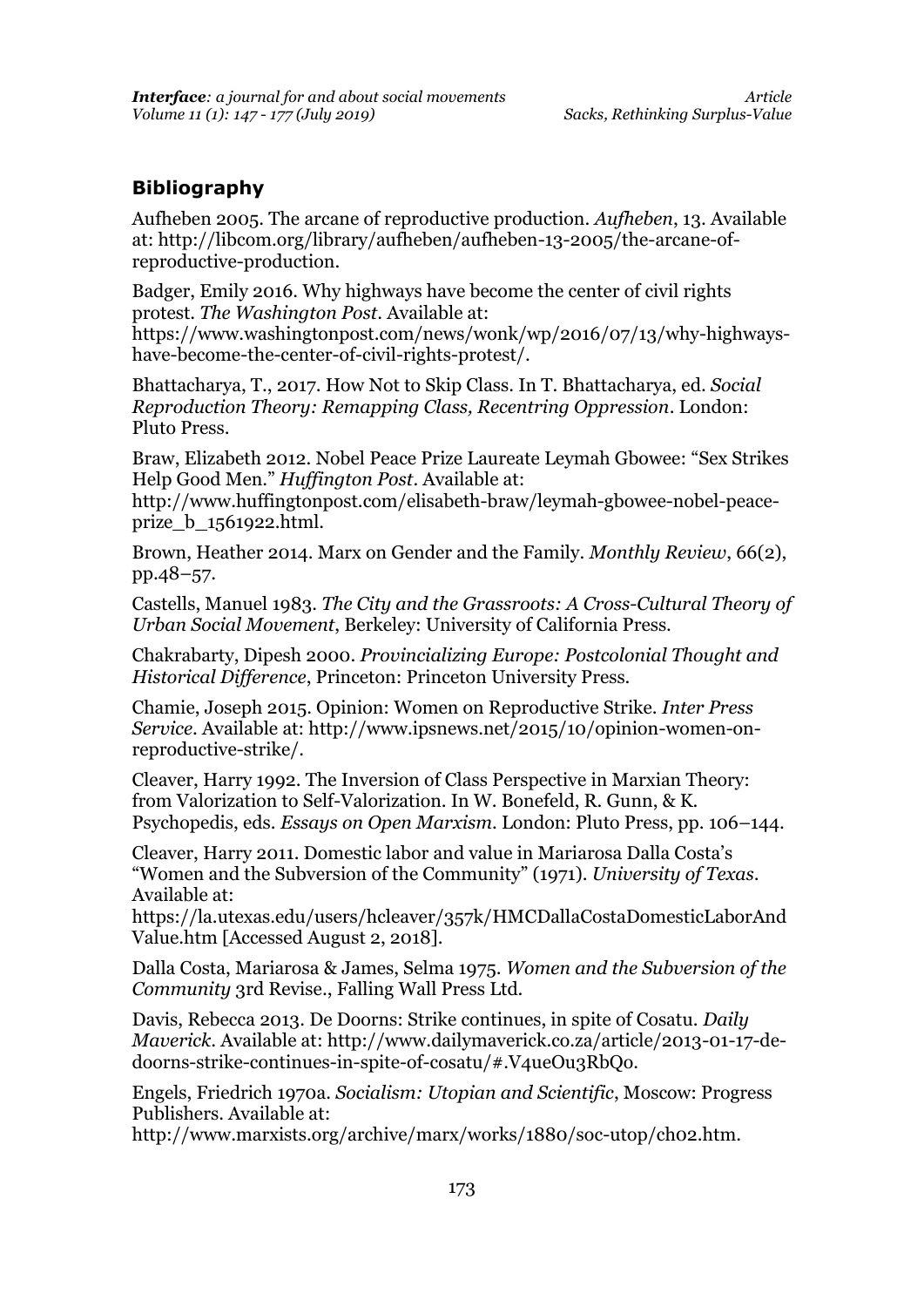Engels, Friedrich 1970b. The Origin of the Family, Private Property and the State. In *Marx/Engels Selected Works*. Moscow: Progress Publishers.

Fanon, Frantz 1963. *The Wretched of the Earth*, New York: Grove Press.

Federici, Silvia 2012. *Revolution at Point Zero: Housework, Reproduction, and Feminist Struggle*, Oakland: PM Press.

Federici, Sivlia & Caffentzis, George 2007. Notes on the Edu-Factory and Cognitive Capitalism. *European Institute for Progressive Cultural Policies*, p.5. Available at: http://eipcp.net/transversal/0809/caffentzisfederici/en/print [Accessed March 19, 2016].

Fortunati, Leopoldina 2013. Learning to Struggle: My Story Between Workerism and Feminism. *Viewpoint Magazine*. Available at: https://viewpointmag.com/2013/09/15/learning-to-struggle-my-storybetween-workerism-and-feminism/ [Accessed March 19, 2016].

Fortunati, Leopoldina 1996. *The Arcane of Reproduction: Housework, Prostitution, Labor and Capital*, New York: Autonomedia.

Friedan, Betty 2001. *The Feminine Mystique* Fifth Edit., New York: W. W. Norton & Company.

Friedman, Milton 1966. The Methodology of Positive Economics. In *Essays in Positive Economics*. Chicago: Unviersity of Chicago Press, pp. 3–16, 30–43.

Fuller, G., Werman, M., & Estey, M. 2011. Zapatista youths reconsider capitalism. *PRI's The World*. Retrieved from http://www.pri.org/stories/2011- 04-01/zapatista-youths-reconsider-capitalism.

Gonzalez, Maya 2013. The Gendered Circuit: Reading The Arcane of Reproduction. *Viewpoint Magazine*. Available at: https://viewpointmag.com/2013/09/28/the-gendered-circuit-reading-thearcane-of-reproduction/#rf1-2837.

Gough, Ian 1976. Marx' s Theory of Productive and Unproductive Labour. *New Left Review*, I(76), pp.47–72. Available at: https://newleftreview.org/I/76/iangough-marx-s-theory-of-productive-and-unproductive-labour.

Gutierrez Aguilar, Raquel 2014. *Rhythms of the Pachakuti: Indigenous uprising and state power in Bolivia*, Duke University Press.

Harley, Anne 2014. The pedagogy of road blockades. *Interface: a journal for and about social movements*, 6(1), pp.1–36.

Harvie, David 2005. All Labour Produces Value For Capital And We All Struggle Against Value. *The Commoner*, 10, pp.132–171.

Holloway, John 2002. *Change the World without Taking Power: The Meaning of Revolution Today*, London: Pluto Press.

hooks, bell 1987. *Ain't I a Woman: Black Women and Feminism* First Edit., London: Pluto Press.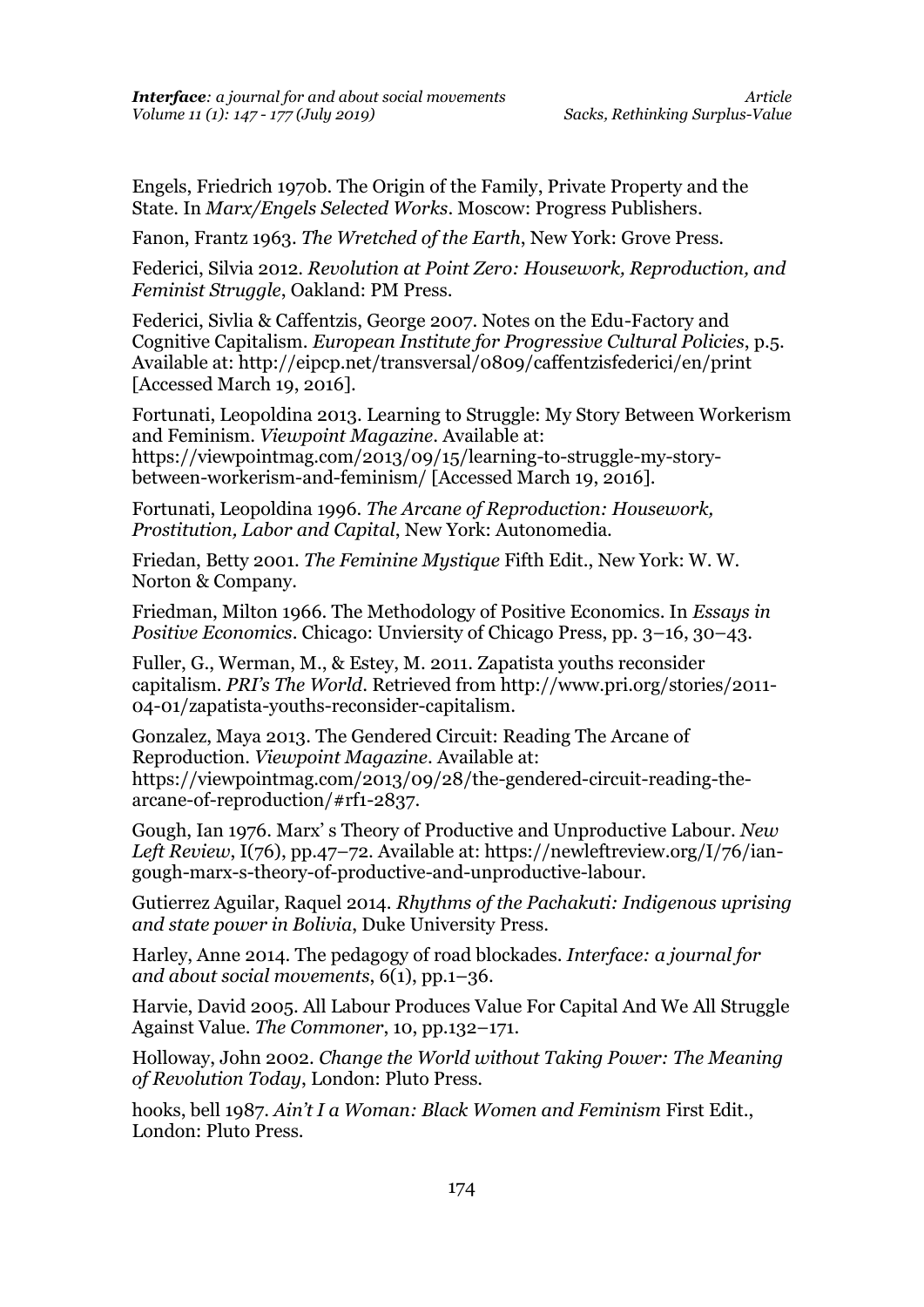hooks, bell 1990. Homeplace (A site of resistance). In *Yearning: Race, Gender and Cultural Politics*. South End Press, p. 383.

Hopkins, C.T., 2017. Mostly Work, Little Play: Social Reproduction, Migration and Paid Domestic Work in Montreal. In T. Bhattacharya, ed. *Social Reproduction Theory: Remapping Class, Recentring Oppression*. London: Pluto Press.

Inman, Mary 2015. The Role of the Housewife in Social Production (1940). *Viewpoint Magazine*. Available at:

https://www.viewpointmag.com/2015/10/31/the-role-of-the-housewife-insocial-production-1940/.

James, CLR 2001. *The Black Jacobins: Toussaint L'Ouverture and the San Domingo Revolution*, London: Penguin Books.

James, Selma 2012. *Sex, Race and Class: The Perspective of Winning, A Selection of Writings 1952-2011*, Oakland: PM Press.

Kelley, R.D.G., 2002. *Freedom Dreams: The Black Radical Imagination*, Boston, MA: Beacon Press.

Linebaugh, Peter 2009. *The Magna Carta Manifesto: Liberties and Commons for All*, Berkeley: University of California Press.

Marx, Karl 1871. The Civil War in France, English Edition of 1871, Zodiac and B. Baggins, ed. Marxists Internet Archive. Available at:

https://www.marxists.org/archive/marx/works/download/pdf/civil\_war\_franc e.pdf

Marx, Karl 1969. *Theories of Surplus-Value: Volume IV of Capital*, Moscow: Progress Publishers. Available at:

http://www.marxists.org/archive/marx/works/1863/theories-surplusvalue/index.htm

Marx, Karl 1999. *Capital : A critique of political economy Volume I* Online Edition, F. Engels, ed., Moscow: Progress Publishers. Available at: https://www.marxists.org/archive/marx/works/download/pdf/Capital-Volume-I.pdf

Marx, Karl 1999. *Capital: A Critique of Political Economy Volume III* Online Edi., F. Engels, ed., New York: International Publishers. Available at: https://www.marxists.org/archive/marx/works/download/pdf/Capital-Volume-III.pdf.

Marx, Karl 2008. Results of the Process of Production. In D. McLellan, ed. *Capital: a new abridgement*. Oxford: Oxford University Press.

Marx, Karl & Engels, Friedrich 2010. *Collected Works Volume 40: 1856-1859*, Lawrence & Wishart

Mohandesi, S. & Teitelman, E., 2017. Without Reserves. In T. Bhattacharya, ed. *Social Reproduction Theory: Remapping Class, Recentring Oppression*. London: Pluto Press.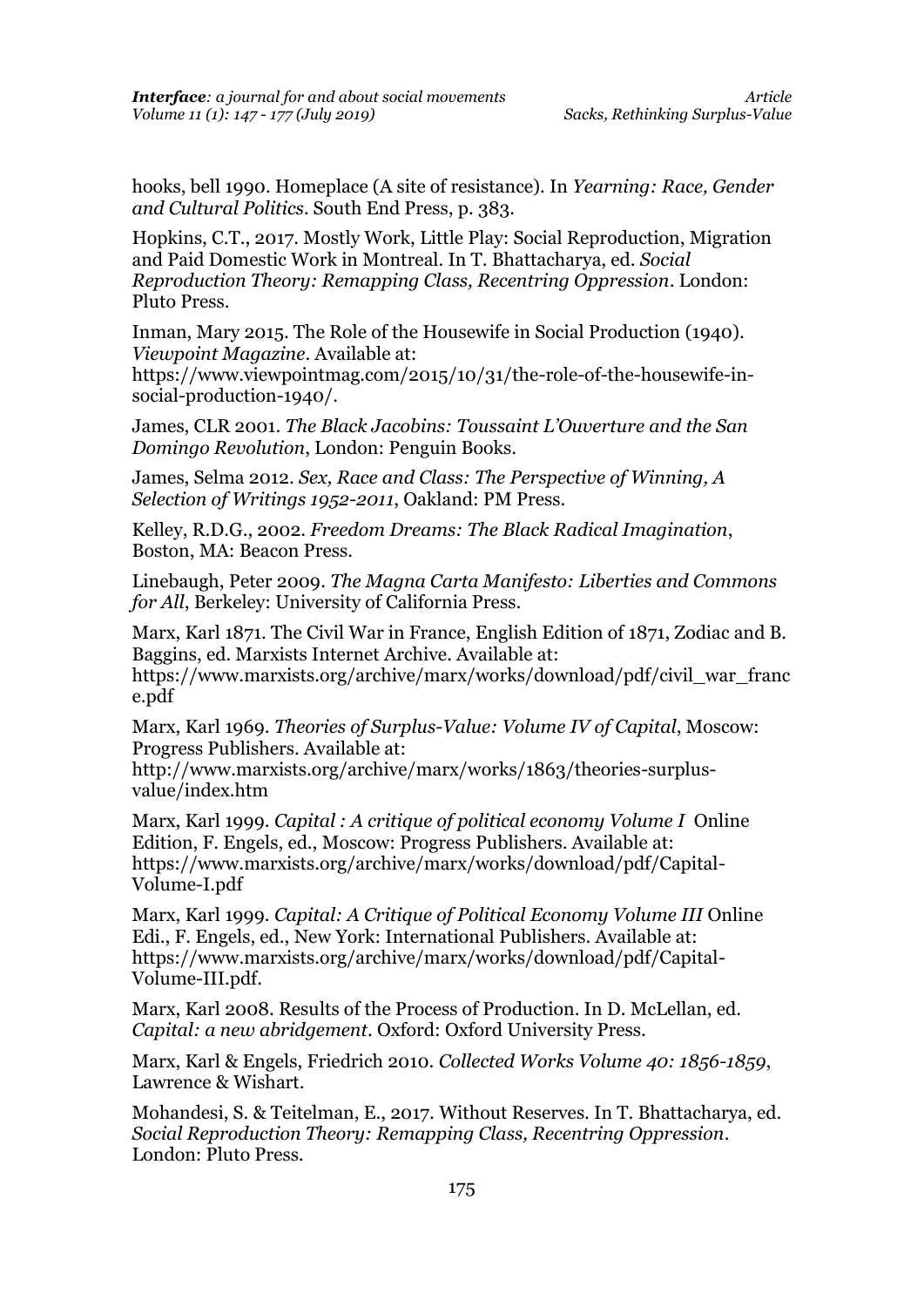Mohun, Simon 1996. Productive and unproductive labor in the labor theory of value. *Review of Radical Political Economics*, 24(4), pp.30–54.

Naicker, Camalita 2014. *Marikana: Taking a Subaltern Sphere of Politics Seriously*. Rhodes University.

Naicker, Camalita 2015. Worker Struggles as Community Struggles: The Politics of Protest in Nkaneng, Marikana. *Journal of Asian and African Studies*. Available at: http://jas.sagepub.com/cgi/doi/10.1177/0021909615605533.

Ricardo, David 1817. *On the Principles of Political Economy and Taxation*, London: John Murray. Available at: http://www.econlib.org/library/Ricardo/ricP1.html#Ch.1, On Value.

Robinson, Cedric 2000. *Black Marxism: The Making of the Black Radical Tradition*, Chapel Hill & London: University of North Carolina Press.

Robinson, Harriet 1898. Loom and Spindle or OOM AND SPINDLE Life Among the Early Mill Girls : 100 PURCHASE STREET Copyright 1898. Available at: http://library.uml.edu/clh/all/han.pdf.

Ross, Kristin 2008. *The Emergence of Social Space: Rimbaud and the Paris Commune*, New York: Verso Books.

Sacks, Jared 2012. Cape winelands: Why the farmworkers defied Cosatu. *Daily Maverick*. Available at: http://www.dailymaverick.co.za/article/2012-11-16 why-the-farmworkers-defied-cosatu/#.Vu6vyiaM1Qs.

Smith, Cyril 1997. Friedrich Engels and Marx's Critique of Political Economy. *Capital & Class*, Summer(62), pp.123–142. Available at: [https://libcom.org/library/engels-and-marx-critique-political-economy-cyril](https://libcom.org/library/engels-and-marx-critique-political-economy-cyril-smith)[smith.](https://libcom.org/library/engels-and-marx-critique-political-economy-cyril-smith)

Toscano, Alberto 2008. The Open Secret of Real Abstraction. *Rethinking Marxism*, 20(2), pp.273–287. Available at: http://www.tandfonline.com/doi/abs/10.1080/08935690801917304.

Vishmidt, Marina 2013. Permanent Reproductive Crisis: An Interview with Silvia Federici. *Mute*. Available at:

http://www.metamute.org/editorial/articles/permanent-reproductive-crisisinterview-silvia-federici.

Wolpe, Harold 1972. Capitalism and cheap labour-power in South Africa: From segregation to apartheid. *Economy and Society*, 1(4), pp.425–456. Available at: http://www.wolpetrust.org.za/main.php?include=texts/theory.html&menu=\_ menus/dialogue.html.

Wright, Steve 2008. Mapping Pathways within Italian Autonomist Marxism: A Preliminary Survey. *Historical Materialism*, 16(4), pp.111–140.

Zibechi, Raul 2010. *Dispersing Power: Social Movements as Anti-state Forcesj*, Oakland: AK Press.

Zibechi, Raul 2012. *Territories in Resistance: A Cartography of Latin American Social Movements*, Oakland: AK Press.